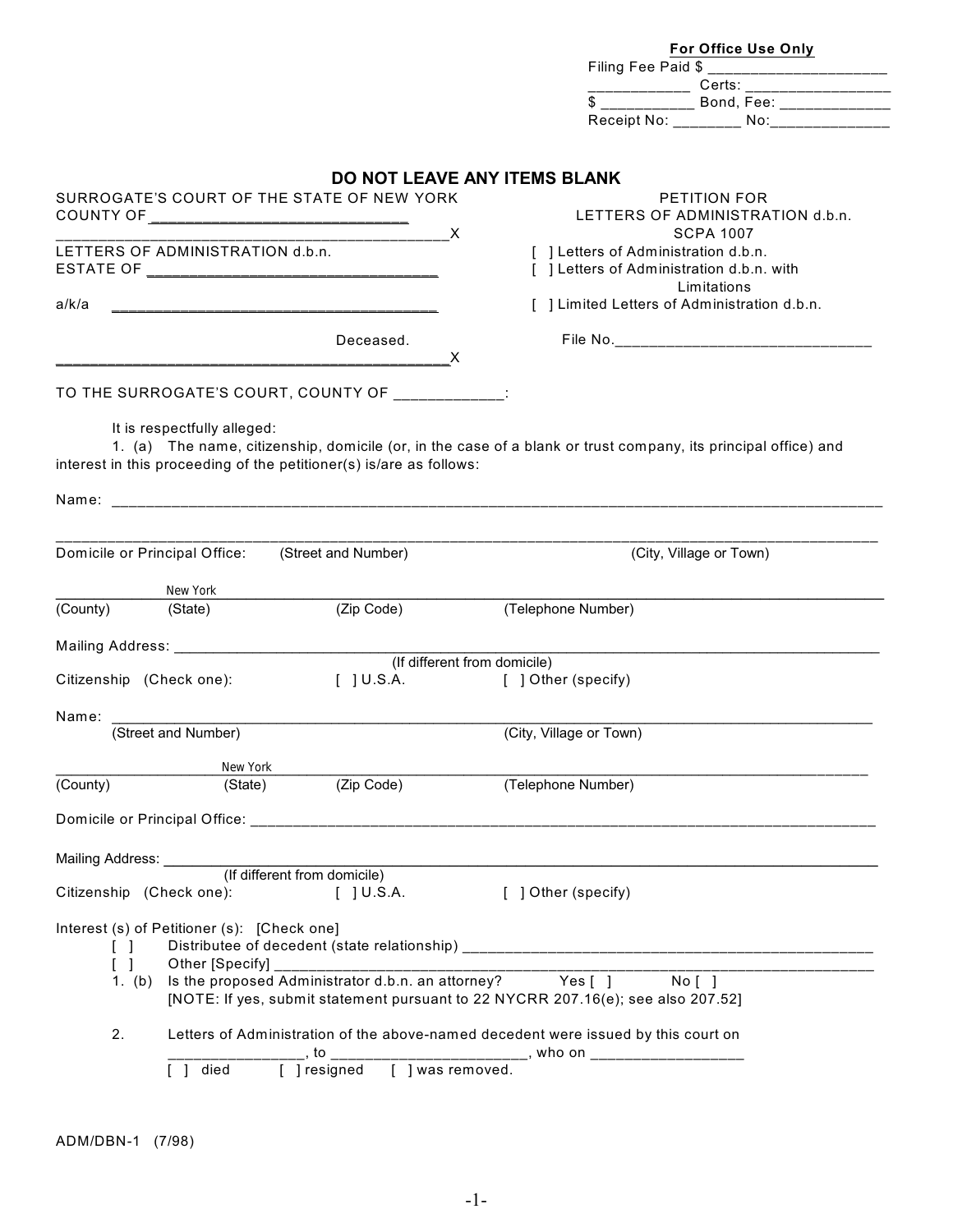## **[Note: For paragraphs 3a through c: Do not include any assets that are jointly held, held in trust for another, or have a named beneficiary.]**

| 3. (a) The estimated gross value of <b>unadministered</b> personal property passing by intestacy is less than |  |
|---------------------------------------------------------------------------------------------------------------|--|
|                                                                                                               |  |

 (b) The estimated gross value of the decedent's unadministered real property, in this state, which is [ ] improved [ ] unimproved, passing intestacy is less then  $\updownarrow$ 

A brief description of each parcel is as follows:

- (c) The estimated gross rent for a period of eighteen (18) months is the sum of
- (d) In addition to the value of the personal property stated in paragraph (3) (a), the following right of action existed on behalf of the decedent and survived his/her death, or is granted to the administrator of the decedent by special provision of law, and it is impractical to give a bond sufficient to cover the probable amount to be recovered therein: **(Write "NONE" or state briefly the cause of action and the person against who it exists, including names and carrier].**

\_\_\_\_\_\_\_\_\_\_\_\_\_\_\_\_\_\_\_\_\_\_\_\_\_\_\_\_\_\_\_\_\_\_\_\_\_\_\_\_\_\_\_\_\_\_\_\_\_\_\_\_\_\_\_\_\_\_\_\_\_\_\_\_\_\_\_\_\_\_\_\_\_\_\_\_\_\_\_\_\_\_ \_\_\_\_\_\_\_\_\_\_\_\_\_\_\_\_\_\_\_\_\_\_\_\_\_\_\_\_\_\_\_\_\_\_\_\_\_\_\_\_\_\_\_\_\_\_\_\_\_\_\_\_\_\_\_\_\_\_\_\_\_\_\_\_\_\_\_\_\_\_\_\_\_\_\_\_\_\_\_\_\_\_

 $\frac{1}{2}$   $\frac{1}{2}$   $\frac{1}{2}$   $\frac{1}{2}$   $\frac{1}{2}$   $\frac{1}{2}$   $\frac{1}{2}$   $\frac{1}{2}$   $\frac{1}{2}$   $\frac{1}{2}$   $\frac{1}{2}$   $\frac{1}{2}$   $\frac{1}{2}$   $\frac{1}{2}$   $\frac{1}{2}$   $\frac{1}{2}$   $\frac{1}{2}$   $\frac{1}{2}$   $\frac{1}{2}$   $\frac{1}{2}$   $\frac{1}{2}$   $\frac{1}{2}$ 

- (e) If decedent is survived by a spouse and a parent, or parents but no issue, and there is a claim for wrongful death, check here [ ] and furnish names (s) and address (es) of parent (s) in paragraph 5. See EPTL 5-4.4.
- 4. The decedent left surviving the following who would inherit his/her estate pursuant to EPTL 4-1.1 and 4-1.2:
	- a. [ ] Spouse (husband/wife). [ ] Divorced **[Attach copy of Divorce Decree]**
	- b. [ ] Child or children or descendants of predeceased child or children, [**Must include marital, non-marital, and adopted].**
	- c. [ ] Any issue of the decedent adopted by persons related to the decedent (DRL Section 117).
	- d. [ ] Mother/Father.
	- e. [ ] Sisters and brothers, either of whole or half blood, and issue of predeceased sisters and brothers.
	- f. [ ] Grandmother/Grandfather.
	- g. [ ] Aunts or uncles, and children of predeceased aunts and uncles (first cousins).
	- h. [ ] First cousins once removed (children of first cousins).

[Information is required only as to those classes of relatives who would take the property of decedent pursuant to EPTL 4-1.1. State **"numbers"** of survivors in each class. Insert **"NO"** in all prior classes. Insert **"X"** in all subsequent classes].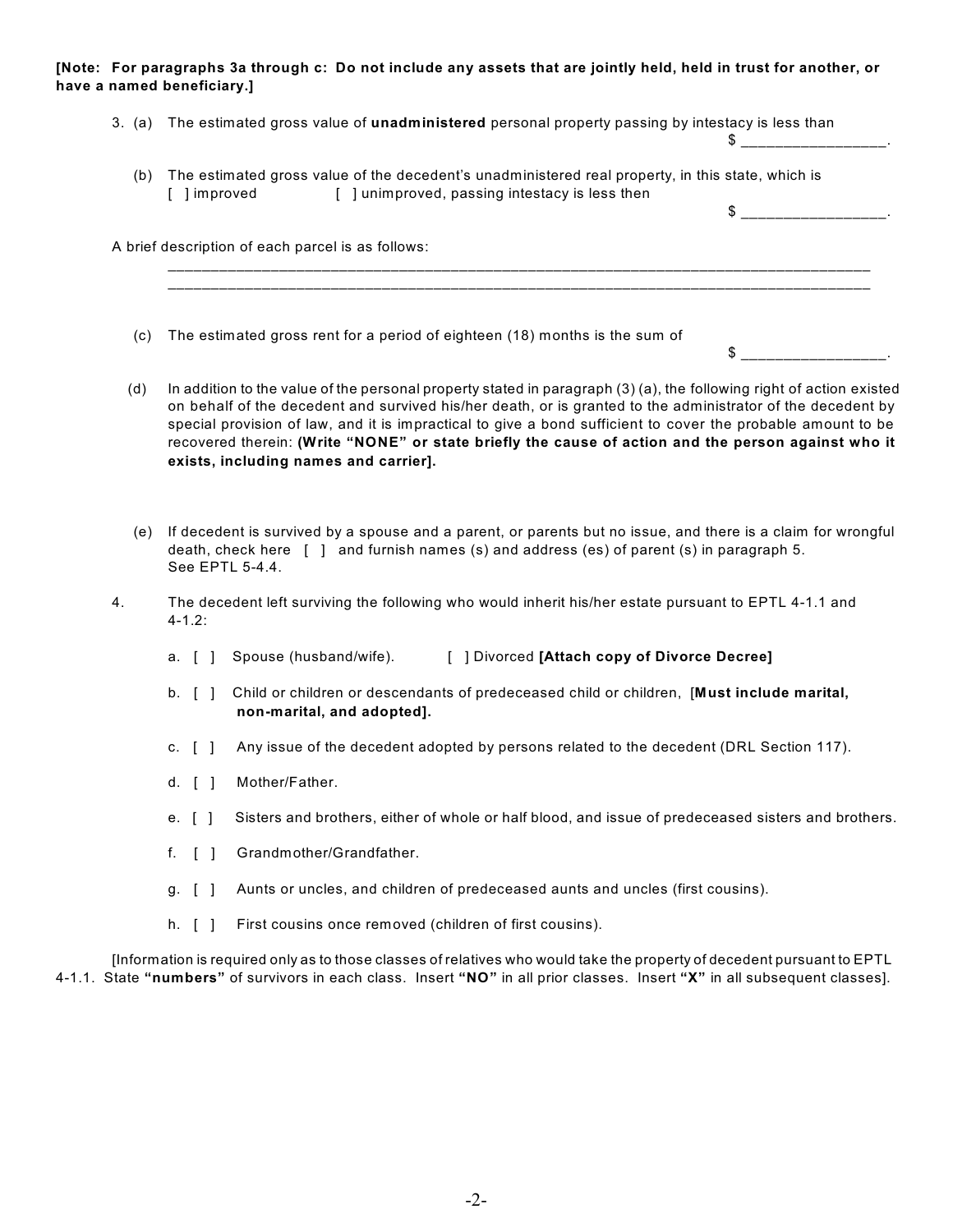5. The decedent left surviving the following distributees, or other necessary parties, whose names, degrees of relationship, domiciles, post office addresses and citizenship are as follows:

**[Note: Show clearly how each person is related to decedent. If relationship is through an ancestor who is deceased, give name, date of death, and relationship of the ancestor to the decedent. Use rider sheet if space in Paragraph (5) is not sufficient. See Uniform Rules 207.16 (b). If any person listed in paragraph (5) is a nonmarital person, or descended from a nonmarital person, attach a copy of the order of filiation or Schedule A. If any person listed in paragraph (5) was adopted by any persons related by blood or marriage to decedent or descended from such persons, attach Schedule B.]**

5a. The following are of full age and under no disability: [If nonmarital or adopted-out person, so indicate by attaching Schedule A and/or B. If any of the distributees have died subsequent to the death of the decedent, give the name and title of the legal representative appointed for such person (s), his or her address and the court that issued such letters. If any distributee who has died, subsequent to the death of the decedent, has no legal representative, then enter the name, relationship, domicile address and citizenship of that deceased person (s) distributee (s).]

| Name                                                                                                                | Relationship                                                                                                  | Domicile and<br>Mailing address                                                                                    | Citizenship                                                                                                   |
|---------------------------------------------------------------------------------------------------------------------|---------------------------------------------------------------------------------------------------------------|--------------------------------------------------------------------------------------------------------------------|---------------------------------------------------------------------------------------------------------------|
| المستراسين المستراسين المستراسين المستراسين المستراسين المستراسين المستراسين المستراسين المستراسين المستراسا        | والمنافسة فالمستراه المتناقصة فسنتراهم فسنترا فستراهض فسينت المستراه المتناقص فالمنافس فالمستراه              | أحمدا المساركين المساركين المساركين المساركين المساركين المساركين المساركين المساركين المساركين المساركين          | المستراسات المستراسات المستراسات المستراسات المستراسات المستراسات المستراسات المستراسات                       |
| ____________________                                                                                                | __________________                                                                                            |                                                                                                                    | ____________________                                                                                          |
| المستراسين المستراسين المستراسين المستراسين المستراسين المستراسين المستراسين المستراسين                             | المستراسين فسيرا فسيراس المستراسين فسيرا مستراسين فسيرا مستراسين فسيرا مستراسين فسيرا                         | أحسن المسار المسار المسار المسار المسار المسار المسار المسار المسار المسار المسار المسار المسار المسار المسارات    | والمتواصل المتواصل المتواصل المتواطن المتواطن المتواطن المتواطن المتواطن المتواطن                             |
| المستراسين فسيرا والمراجعة والمراجعة والمراجعة والمراجعة والمراجعة والمراجعة والمراجعة والمراجعة والمراجعة والمراجع | المستراسات المستراسات المستراسات المستراسات المستراسات المستراسات المستراسات المستراسات المستراسات المستراسات | أحسن المسارسين المسارسين المسارسين المسارسين المسارسين المسارسين المسارسين المسارسين المسارسين المسارسين المسار    | المستراسين المستراسين المستراسين المستراسين المستراسين المستراسين المستراسين المستراسين المستراسين المستراسين |
| المستراسات المستراسات المستراسات المستراسات المستراسات المستراسات المستراسات المستراسات                             | المستراسين فسيرا والمستراسين فسيرا مستراسين فسيرا مستراسين فسيرا مستراسين فسيرا فسيرا فسيرا فسيرا             | أحسن المسارسين المسارسين المسارسين المسارسين المسارسين المسارسين المسارسين المسارسين المسارسين المسارسين المسارسين | المستراسات المستراسات المستراسات المستراسات أعطار المستراسات المستراسات المستراسات المستراسات                 |
| المستراسات أستراك المستراسات المستراسات أستراكا المستراسات المستراسات المستراسات المستراسات المستراسات المستراسات   | المستراسات المستراسات المستراسات المستراسات المستراسات المستراسات المستراسات المستراسات المستراسات المستراسات | أحسن المسارسين المسارسين المسارسين المسارسين المسارسين المسارسين المسارسين المسارسين المسارسين المسارسين المسار    | المستراسات المستراسات المستراسات المستراسات المستراسات المستراسات المستراسات المستراسات المستراسات المستراسات |

5b. The following are infants and/or persons under disability: [Attach applicable Schedule A, B, C and/or D]

| Name                                                                                                                                                                                                              | Relationship                                                                                                                                                                                                                                                                                                                       | Domicile and<br>Mailing address                                                                                                                                                                                                                                                                                    | Citizenship                                                                                                                                                                                                                                                                                                                                    |
|-------------------------------------------------------------------------------------------------------------------------------------------------------------------------------------------------------------------|------------------------------------------------------------------------------------------------------------------------------------------------------------------------------------------------------------------------------------------------------------------------------------------------------------------------------------|--------------------------------------------------------------------------------------------------------------------------------------------------------------------------------------------------------------------------------------------------------------------------------------------------------------------|------------------------------------------------------------------------------------------------------------------------------------------------------------------------------------------------------------------------------------------------------------------------------------------------------------------------------------------------|
| المستراسات المستراسات المستراسات المستراسات المستراسات المستراسات المستراسات المستراسات المستراسات المستراسات<br>المسترامين فسينت والمسترامين فسينت والمسترامين فسيتر مسترامين فسيتر فسيتر المسترامين والمسترامين | المستراسين المستراسين المستراسين المستراسين المستراسين المستراسين المستراسين المستراسين المستراسين المستراسين<br>المستراسين فسيتراسخ المستراسين فسيتراسخ المستراسين المستراسين فسيرا فسيتراس المستراسين المستراسين<br>المستراهات والمستراه المستراهات المستراهات المستراهات المستراهات المستراهات المستراهات المستراهات المستراهات | المستراسات المستراسين المستراسين المستراسين المستراسين المستراسين المستراسين المستراسين المستراسين المستراسين<br>أحسانهم المساحمة المساحمة المساحمة المساحمة المساحمة المساحمة المساحمة المساحمة المساحمة المساحمة المساحمة<br>المسترقصان فسيتمسخ فسيتمسخ فسيتمسخ فسيتمسخ فسيتمسخ فسيتمسخ فسيتمسخ فسيتم المسترقصات | المستراسات المستراسات المستراسات المستراسات المستراسات المستراسات المستراسات المستراسات المستراسات المستراسات<br>المستراسية فسيرت سيرت سيترت والمراجعة وسيرت سيرت سيرت سيرت والمراجعة والمراجعة والمراجعة والمراجعة والمراجعة<br>المستراسات المستراسات المستراسات المستراسات المستراسات المستراسات المستراسات المستراسات المستراسات المستراسات |
| المستراسات المستراسات المستراسات المستراسات المستراسات المستراسات المستراسات المستراسات المستراسات المستراسات                                                                                                     | المستراسين فسيرا مستراسين فسيرا مستراسين فسيرا وسيرا مستراسين فسيرا مستراسين فسيرا فسيرا مستراسين                                                                                                                                                                                                                                  | المسترقصان فسيتمسخ فسيتمسخ فسيتمسخ فسيتمسخ فسيتمسخ فسيتمسخ فسيتمسخ فسيتم المسترقصات                                                                                                                                                                                                                                | المستراسين فسيرت ومستراسين فسيرت مستراسين فسيرت مستراسين فسيرت مستراسين فسيرت والمراقب                                                                                                                                                                                                                                                         |
|                                                                                                                                                                                                                   | أحسن المستراسين المستراسين المستراسين المستراسين المستراسين المستراسين المستراسين المستراسين المستراسين المستراسين                                                                                                                                                                                                                 | أحسن المتراجعة المسارسين المسارسين المسارسين المسارسين المسارسين المسارسين المسارسين المسارسين المسارسين المسارسين                                                                                                                                                                                                 | أحسن المسار المسار المسار المسار المسار المسار المسار المسار المسار المسار المسار المسار المسار المسار المسار المسار                                                                                                                                                                                                                           |
| المستراسات المستراسات المستراسات المستراسات المستراسات المستراسات المستراسات المستراسات المستراسات المستراسات                                                                                                     | المستراسية فسيرا مستراسية فسيرا مستراسية فسيرا مستراسية فسيرا مستراسية فسيرا مستراسية المتراسية فسيرا وسيرا                                                                                                                                                                                                                        | المسترقصان المسترقصان المسترقصان المسترقصان المسترقصان المسترقصان المسترقصان المسترقصان المسترقصان                                                                                                                                                                                                                 |                                                                                                                                                                                                                                                                                                                                                |
| المستراسية فسينا فسينا مستراسية فاستناق مستراسية والمناقصة فسينا فسينا فسينا فسينا والمناقصة                                                                                                                      |                                                                                                                                                                                                                                                                                                                                    |                                                                                                                                                                                                                                                                                                                    | المستراسية فسيرت سينار مستراسين فسين مستراسين فسيرت مستراسين فسيرت مستراسين فسيرت والمراقب                                                                                                                                                                                                                                                     |
| المستراسات المستراسات المستراسات المستراسات المستراسات المستراسات المستراسات المستراسات المستراسات المستراسات                                                                                                     | أحسن المساركين المساركين المساركين المساركين المساركين المساركين المساركين المساركين المساركين المساركين                                                                                                                                                                                                                           | أحسابهم المساحما ومالحا ومالحا ومناصر ومالحا ومالحا والمارد والمراجع والماري والماري والماري والماري                                                                                                                                                                                                               | المسترقصان فسأنسخ المسترقصان فستراهض المسترقصان فستراهض المسترقصان المسترقصات المسترقصات                                                                                                                                                                                                                                                       |
| المستراسية فسينا فسينا مستراسية فاستناق مستراسية والمناقصة فسينا فسينا فسينا فسينا والمناقصة                                                                                                                      | المساركات المساركات المساركات المساركات المساركات المساركات المساركات المساركات المساركات المساركات المساركات                                                                                                                                                                                                                      | أستراحت المناصر المراجعا متناصر المراجعا ومناصراتهم المراجعا ومراجعا والمراجعا والمراجعات والمراجعات                                                                                                                                                                                                               |                                                                                                                                                                                                                                                                                                                                                |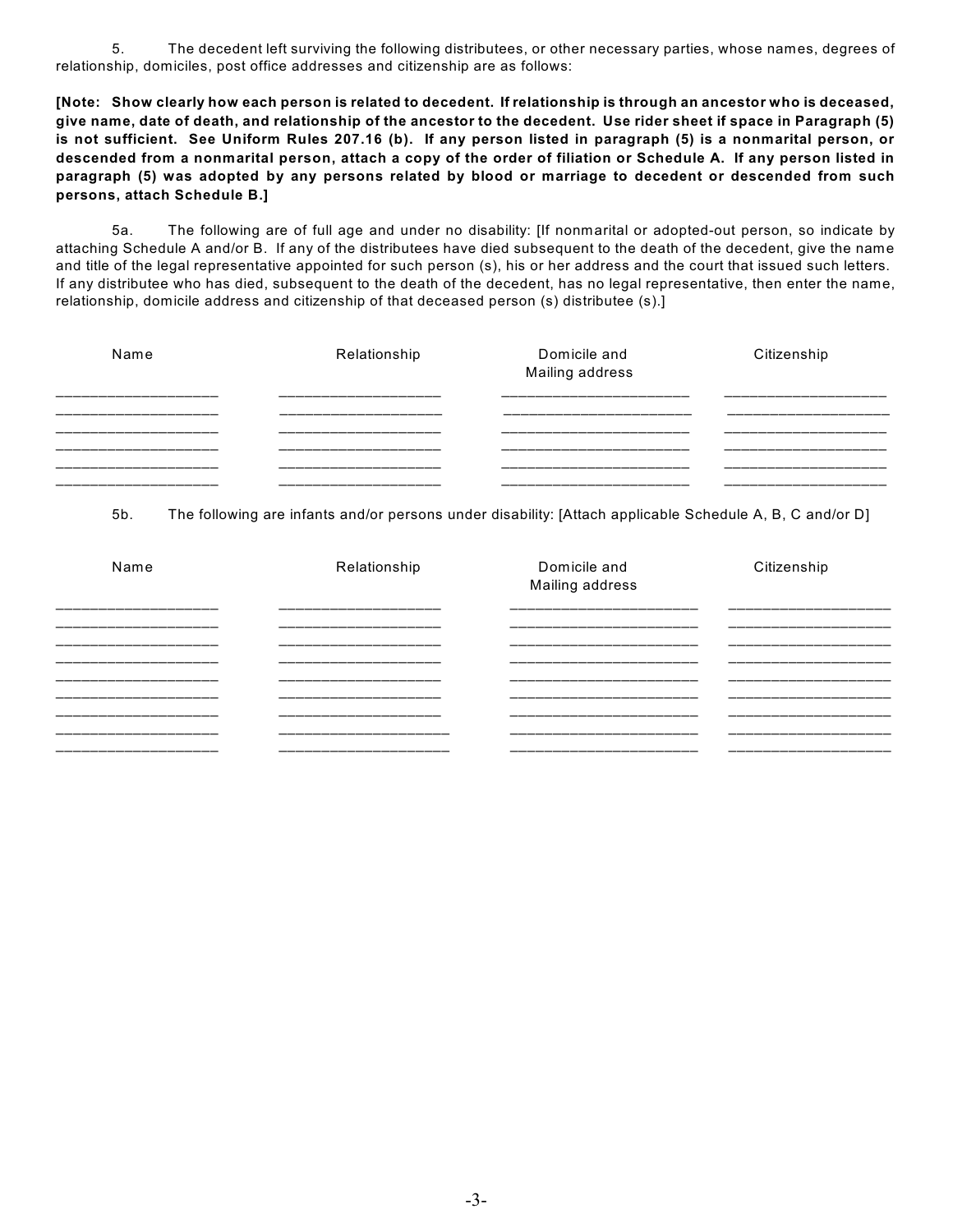- 6. There are no persons interested in this proceeding other than those herein mentioned.
- 7. There are no outstanding debts or funeral expenses, except: [W rite "NONE" or state same]

\_\_\_\_\_\_\_\_\_\_\_\_\_\_\_\_\_\_\_\_\_\_\_\_\_\_\_\_\_\_\_\_\_\_\_\_\_\_\_\_\_\_\_\_\_\_\_\_\_\_\_\_\_\_\_\_\_\_\_\_\_\_\_\_\_\_\_\_\_\_\_\_\_\_\_\_\_\_\_\_\_\_\_\_\_\_\_\_\_\_ W HEREFORE, your petitioner (s) respectfully pray (s) that: [Check and complete all relief requested]

- ( ) a. Process issue to all necessary parties to show cause why letters should not be issued as requested;
- ( ) b. An order be granted dispensing with service of process upon those persons named in paragraph 5 who have a right to letters prior or equal to that of the person nominated, and who are non-domiciliaries or whose names or whereabouts are unknown and cannot be ascertained;
- () c. A decree award Letters of Administration d.b.n. to \_\_\_\_\_\_\_\_\_\_\_\_\_\_\_\_\_\_\_\_\_\_\_ \_\_\_\_\_\_\_\_\_\_\_\_\_\_\_\_\_\_\_\_\_\_\_\_\_\_\_\_\_\_\_\_\_\_\_\_\_\_\_\_\_\_\_\_\_\_\_\_\_\_\_\_\_\_\_\_\_\_\_\_\_\_\_\_\_\_\_\_\_\_\_\_\_\_\_\_

or to such other person or persons having a prior right as may be entitled thereto, and;

\_\_\_\_\_\_\_\_\_\_\_\_\_\_\_\_\_\_\_\_\_\_\_\_\_\_\_\_\_\_\_\_\_\_\_\_\_\_\_\_\_\_\_\_\_\_\_\_\_\_\_\_\_\_\_\_\_\_\_\_\_\_\_\_\_\_\_\_\_\_\_\_\_\_\_\_\_ \_\_\_\_\_\_\_\_\_\_\_\_\_\_\_\_\_\_\_\_\_\_\_\_\_\_\_\_\_\_\_\_\_\_\_\_\_\_\_\_\_\_\_\_\_\_\_\_\_\_\_\_\_\_\_\_\_\_\_\_\_\_\_\_\_\_\_\_\_\_\_\_\_\_\_\_\_

\_\_\_\_\_\_\_\_\_\_\_\_\_\_\_\_\_\_\_\_\_\_\_\_\_\_\_\_\_\_\_\_\_\_\_\_\_\_\_\_\_\_\_\_\_\_\_\_\_\_\_\_\_\_\_\_\_\_\_\_\_\_\_\_\_\_\_\_\_\_\_\_\_\_\_\_\_

- ( ) d. That the authority of the representative under the foregoing Letters be limited with respect to the prosecution of a cause of action on behalf of the estate, as follows: the administrator (s) may not enforce a judgment or receive any funds without further order of the Surrogate.
- ( ) e. That the authority of the representative under the foregoing Letters be limited as follows:
- ( ) f. [State any other relief requested]. \_\_\_\_\_\_\_\_\_\_\_\_\_\_\_\_\_\_\_\_\_\_\_\_\_\_\_\_\_\_\_\_\_\_\_\_\_\_\_\_\_\_\_\_\_\_\_\_\_\_
- Dated:\_\_\_\_\_\_\_\_\_\_\_\_\_\_\_\_\_\_\_\_\_\_\_\_\_\_\_\_\_\_\_\_\_\_\_\_\_\_\_
- 1. \_\_\_\_\_\_\_\_\_\_\_\_\_\_\_\_\_\_\_\_\_\_\_\_\_\_\_\_\_\_\_\_\_\_\_\_\_\_\_ 2. \_\_\_\_\_\_\_\_\_\_\_\_\_\_\_\_\_\_\_\_\_\_\_\_\_\_\_\_\_\_\_\_\_\_\_\_\_\_\_ (Signature of Petitioner) (Signature of Petitioner)

\_ \_\_\_\_\_ \_

(Print Name) (Print Name)

3. \_\_\_\_\_\_\_\_\_\_\_\_\_\_\_\_\_\_\_\_\_\_\_\_\_\_\_\_\_\_\_\_\_\_\_\_\_\_\_

(Name of Corporate Petitioner)

(Signature of Officer)

 \_\_\_\_\_\_\_\_\_\_\_\_\_\_\_\_\_\_\_\_\_\_\_\_\_\_\_\_\_\_\_\_\_\_\_\_\_\_\_ (Print Name and Title of Officer)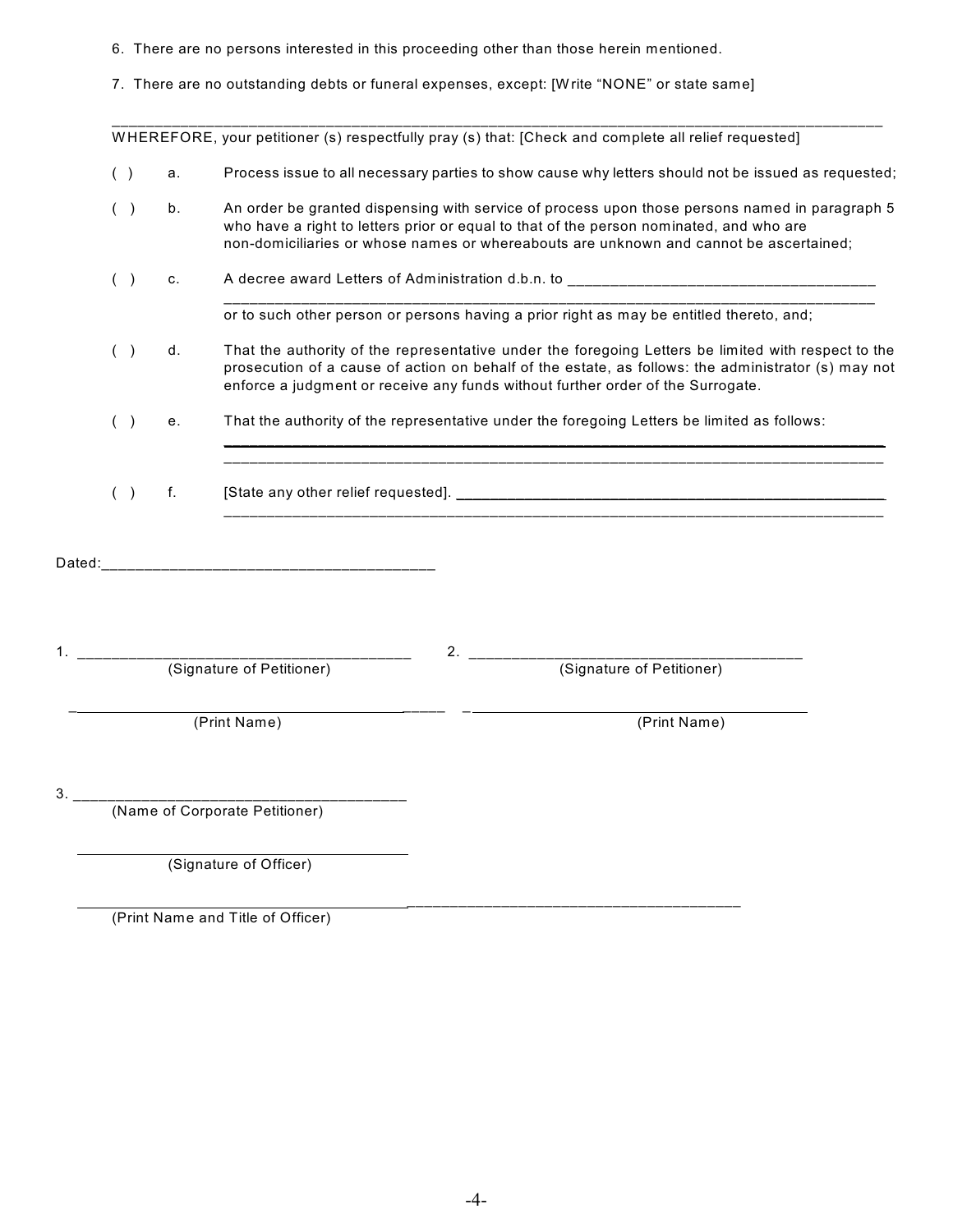| SURROGATE'S COURT OF THE STATE OF NEW YORK<br>COUNTY OF ____________________________ | $\vert \blacktriangledown \vert$                                                                                                                                                                                                                                                                                                                                                                                                                                                                                                                                   |
|--------------------------------------------------------------------------------------|--------------------------------------------------------------------------------------------------------------------------------------------------------------------------------------------------------------------------------------------------------------------------------------------------------------------------------------------------------------------------------------------------------------------------------------------------------------------------------------------------------------------------------------------------------------------|
| LETTERS OF ADMINISTRATION d.b.n.                                                     | $\overline{\phantom{a}}$ $\overline{\phantom{a}}$ $\overline{\phantom{a}}$ $\overline{\phantom{a}}$ $\overline{\phantom{a}}$ $\overline{\phantom{a}}$ $\overline{\phantom{a}}$ $\overline{\phantom{a}}$ $\overline{\phantom{a}}$ $\overline{\phantom{a}}$ $\overline{\phantom{a}}$ $\overline{\phantom{a}}$ $\overline{\phantom{a}}$ $\overline{\phantom{a}}$ $\overline{\phantom{a}}$ $\overline{\phantom{a}}$ $\overline{\phantom{a}}$ $\overline{\phantom{a}}$ $\overline{\$<br><b>SCHEDULE A</b><br><b>NONMARITAL PERSONS</b><br>(PERSONS BORN OUT OF WEDLOCK) |
| a/k/a                                                                                |                                                                                                                                                                                                                                                                                                                                                                                                                                                                                                                                                                    |
| <u> 1989 - Johann Stein, fransk politik (f. 1989)</u>                                | Deceased.<br>X                                                                                                                                                                                                                                                                                                                                                                                                                                                                                                                                                     |
| forth methods of establishing paternity.                                             | [NOTE: Nonmarital children (or their issue) who would be distributees if they (or their ancestors) were born in wedlock will<br>not be regarded as distributees unless satisfactory proof is submitted establishing paternity]. See EPTL 4-1.2, which sets                                                                                                                                                                                                                                                                                                         |
| Name of alleged distributee:                                                         |                                                                                                                                                                                                                                                                                                                                                                                                                                                                                                                                                                    |
|                                                                                      |                                                                                                                                                                                                                                                                                                                                                                                                                                                                                                                                                                    |
|                                                                                      |                                                                                                                                                                                                                                                                                                                                                                                                                                                                                                                                                                    |
|                                                                                      |                                                                                                                                                                                                                                                                                                                                                                                                                                                                                                                                                                    |
| Does the birth certificate contain the father's name?                                | Yes<br>$\begin{array}{ccc} \end{array}$<br>No.<br>$\lceil$ $\rceil$                                                                                                                                                                                                                                                                                                                                                                                                                                                                                                |
| If yes, attach a copy of birth certificate.                                          |                                                                                                                                                                                                                                                                                                                                                                                                                                                                                                                                                                    |
| Has an order of filiation establishing paternity been entered?                       |                                                                                                                                                                                                                                                                                                                                                                                                                                                                                                                                                                    |
| $\begin{bmatrix} 1 \end{bmatrix}$<br>Yes<br>$\lceil \rceil$<br>No l                  | If yes, attach a copy of order.                                                                                                                                                                                                                                                                                                                                                                                                                                                                                                                                    |
| Did the nonmarital person live with his or her father?                               | <b>Example ST</b><br>$\begin{array}{ccc} \begin{array}{ccc} \end{array} & \begin{array}{ccc} \end{array} & \end{array}$<br>$\begin{bmatrix} 1 \end{bmatrix}$<br>No l                                                                                                                                                                                                                                                                                                                                                                                               |
|                                                                                      |                                                                                                                                                                                                                                                                                                                                                                                                                                                                                                                                                                    |
|                                                                                      |                                                                                                                                                                                                                                                                                                                                                                                                                                                                                                                                                                    |
|                                                                                      |                                                                                                                                                                                                                                                                                                                                                                                                                                                                                                                                                                    |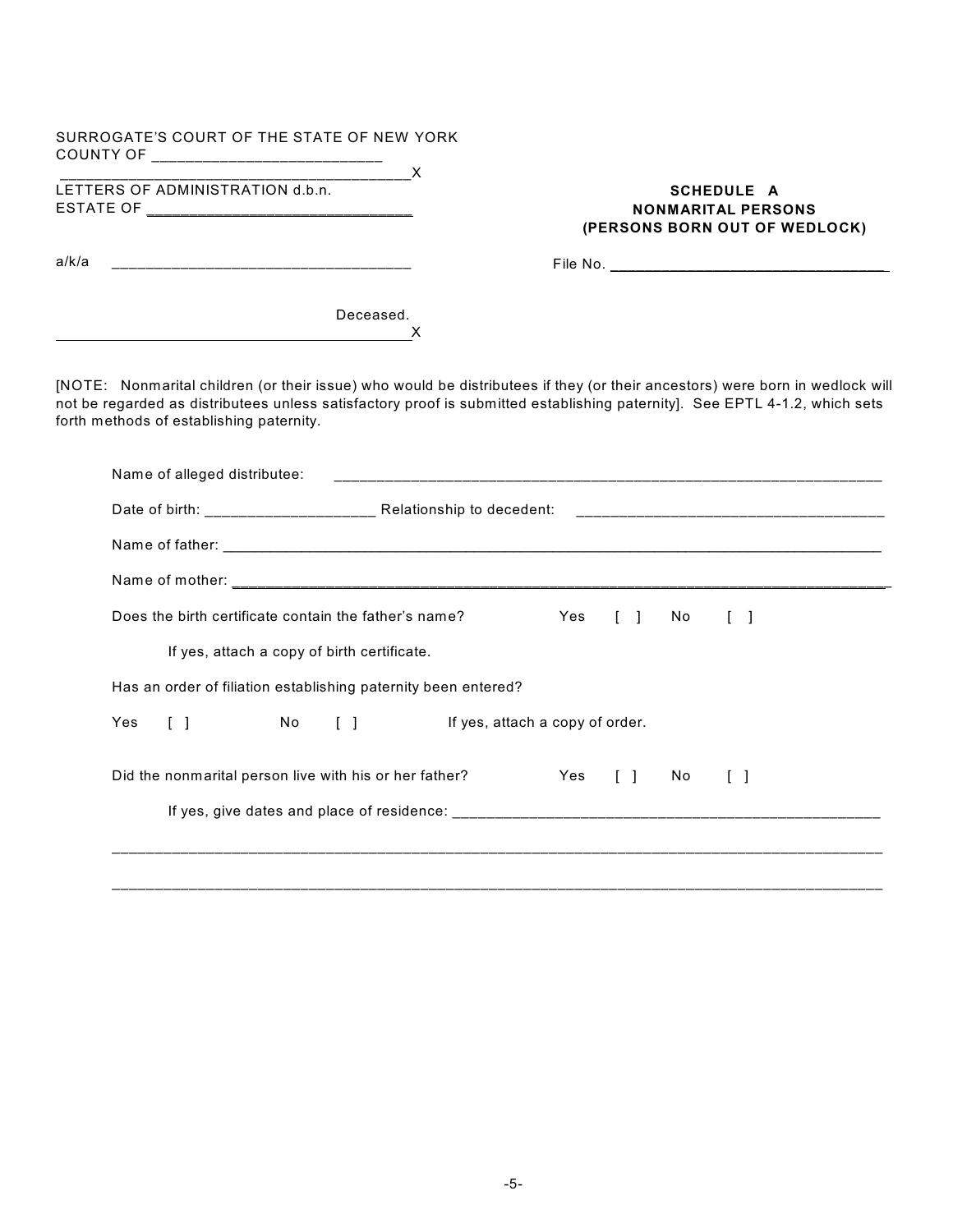|                                  | SURROGATE'S COURT OF THE STATE OF NEW YORK<br>X                                                                                |
|----------------------------------|--------------------------------------------------------------------------------------------------------------------------------|
| LETTERS OF ADMINISTRATION d.b.n. | <b>SCHEDULE B</b><br><b>ISSUE OF THE DECEDENT</b><br>WHO WERE THE SUBJECT OF AN ADOPTION                                       |
| a/k/a                            | <u> 1989 - Johann John Harry Hermann, fransk politik (d. 1989)</u>                                                             |
|                                  | Deceased.                                                                                                                      |
|                                  |                                                                                                                                |
|                                  |                                                                                                                                |
|                                  |                                                                                                                                |
|                                  | Was this a ste-parent adoption? (i.e., was the child adopted by the spouse of the decedent's former spouse?)<br>Yes [ ] No [ ] |
|                                  |                                                                                                                                |
|                                  | If not a step-parent adoption, indicate below the biological relationship of the adoptive parent to the child:                 |
| $\lceil \rceil$                  | grandparents (s)                                                                                                               |
| $\lceil \; \rceil$               | brother or sister                                                                                                              |
| $\lceil$ $\rceil$                | aunt or uncle                                                                                                                  |
| $\lceil$ $\rceil$                | first cousin                                                                                                                   |
| $\lceil$ $\rceil$                | nephew or niece                                                                                                                |

Name of the adoptive parent \_\_\_\_\_\_\_\_\_\_\_\_\_\_\_\_\_\_\_\_\_\_\_\_\_\_\_\_\_\_\_\_\_\_\_\_\_\_\_\_\_\_\_\_\_\_\_\_\_\_\_\_\_\_\_\_\_\_\_\_\_\_\_\_\_\_\_\_\_\_\_\_\_\_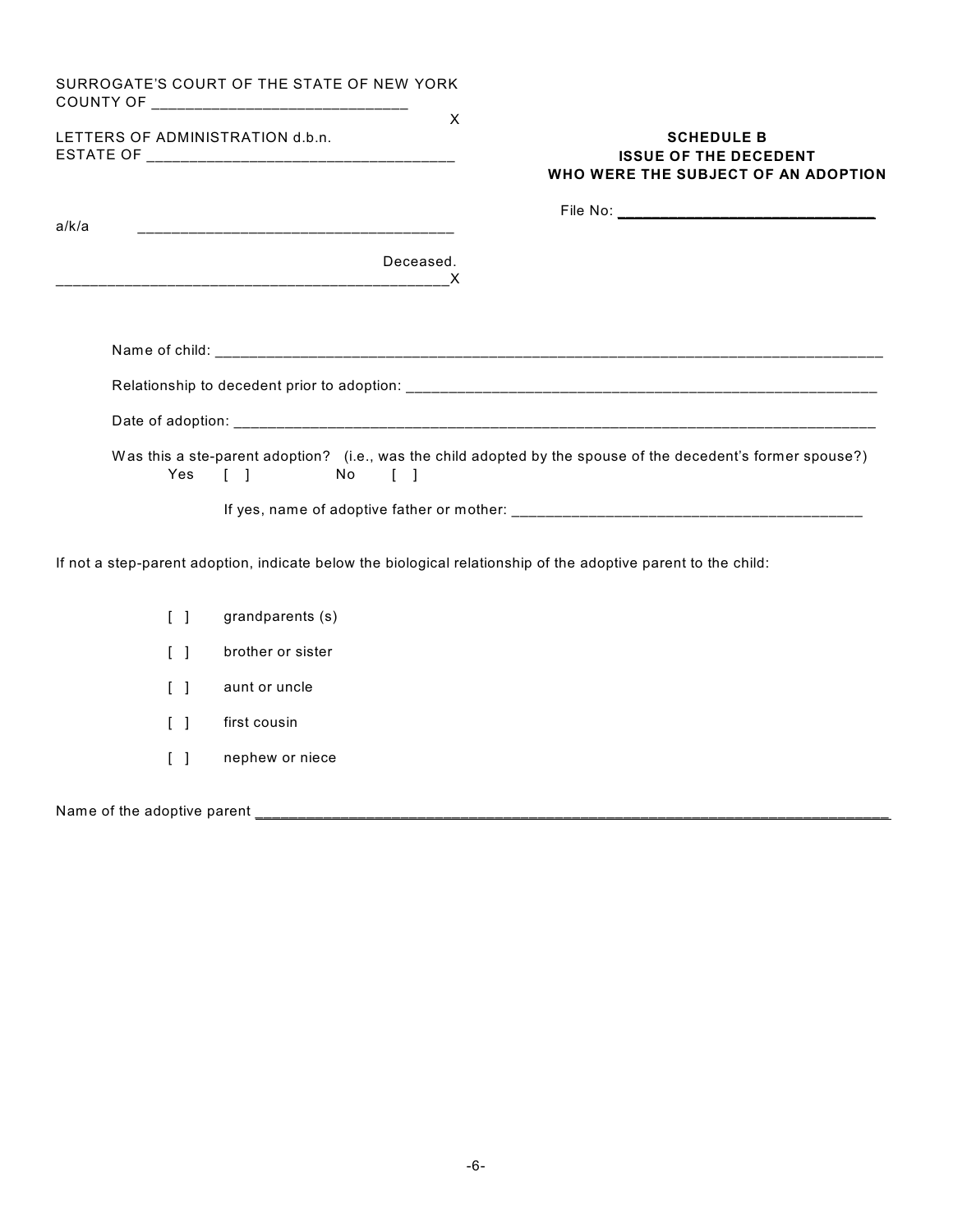| LETTERS OF ADMINISTRATION d.b.n.                              | $\overline{\phantom{a}}$ $\overline{\phantom{a}}$ $\overline{\phantom{a}}$ $\overline{\phantom{a}}$ $\overline{\phantom{a}}$ $\overline{\phantom{a}}$ $\overline{\phantom{a}}$ $\overline{\phantom{a}}$ $\overline{\phantom{a}}$ $\overline{\phantom{a}}$ $\overline{\phantom{a}}$ $\overline{\phantom{a}}$ $\overline{\phantom{a}}$ $\overline{\phantom{a}}$ $\overline{\phantom{a}}$ $\overline{\phantom{a}}$ $\overline{\phantom{a}}$ $\overline{\phantom{a}}$ $\overline{\$ |     |                                   |    | <b>SCHEDULE C</b><br><b>INFANTS</b>      |
|---------------------------------------------------------------|---------------------------------------------------------------------------------------------------------------------------------------------------------------------------------------------------------------------------------------------------------------------------------------------------------------------------------------------------------------------------------------------------------------------------------------------------------------------------------|-----|-----------------------------------|----|------------------------------------------|
|                                                               |                                                                                                                                                                                                                                                                                                                                                                                                                                                                                 |     |                                   |    |                                          |
| a/k/a                                                         |                                                                                                                                                                                                                                                                                                                                                                                                                                                                                 |     |                                   |    |                                          |
| Deceased.                                                     |                                                                                                                                                                                                                                                                                                                                                                                                                                                                                 |     |                                   |    |                                          |
|                                                               |                                                                                                                                                                                                                                                                                                                                                                                                                                                                                 |     |                                   |    |                                          |
|                                                               |                                                                                                                                                                                                                                                                                                                                                                                                                                                                                 |     |                                   |    |                                          |
|                                                               |                                                                                                                                                                                                                                                                                                                                                                                                                                                                                 |     |                                   |    |                                          |
|                                                               |                                                                                                                                                                                                                                                                                                                                                                                                                                                                                 |     |                                   |    |                                          |
|                                                               |                                                                                                                                                                                                                                                                                                                                                                                                                                                                                 |     |                                   |    |                                          |
| Does the infant have a court-appointed guardian? Yes [] No [] |                                                                                                                                                                                                                                                                                                                                                                                                                                                                                 |     |                                   |    |                                          |
|                                                               |                                                                                                                                                                                                                                                                                                                                                                                                                                                                                 |     |                                   |    |                                          |
|                                                               |                                                                                                                                                                                                                                                                                                                                                                                                                                                                                 |     |                                   |    |                                          |
|                                                               |                                                                                                                                                                                                                                                                                                                                                                                                                                                                                 |     |                                   |    |                                          |
|                                                               |                                                                                                                                                                                                                                                                                                                                                                                                                                                                                 |     |                                   |    |                                          |
|                                                               |                                                                                                                                                                                                                                                                                                                                                                                                                                                                                 |     |                                   |    |                                          |
|                                                               |                                                                                                                                                                                                                                                                                                                                                                                                                                                                                 |     |                                   |    |                                          |
|                                                               |                                                                                                                                                                                                                                                                                                                                                                                                                                                                                 |     | Is he alive?                      |    | <u> 1989 - Andrea State Barbara, pre</u> |
|                                                               |                                                                                                                                                                                                                                                                                                                                                                                                                                                                                 | Yes | $\begin{bmatrix} 1 \end{bmatrix}$ | No | $\begin{bmatrix} \end{bmatrix}$          |
| Does the infant have a court-appointed guardian?              |                                                                                                                                                                                                                                                                                                                                                                                                                                                                                 |     |                                   |    |                                          |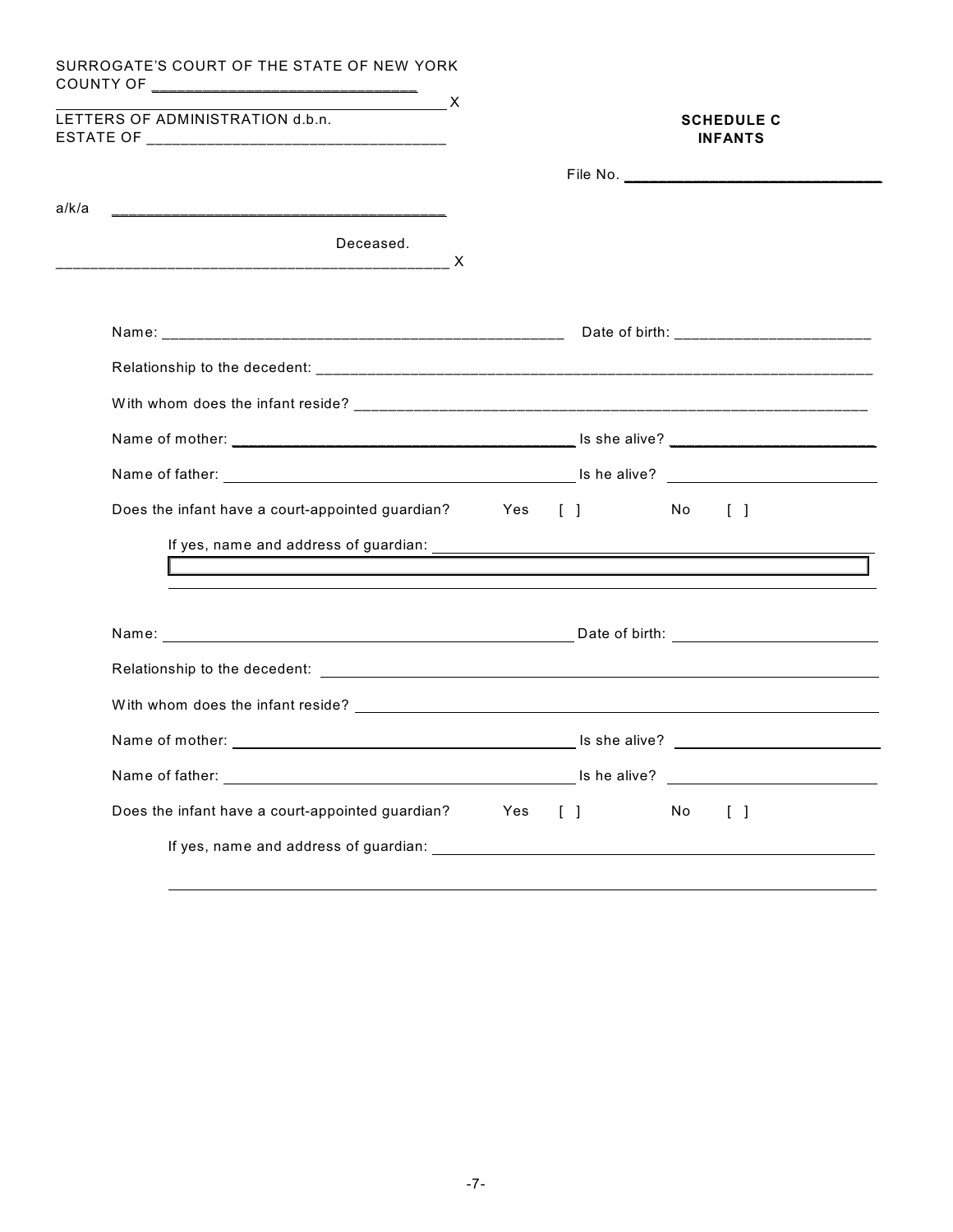|                | SURROGATE'S COURT OF THE STATE OF NEW YORK                                                                                                                                                                                    |
|----------------|-------------------------------------------------------------------------------------------------------------------------------------------------------------------------------------------------------------------------------|
|                | $\overline{\phantom{a}}$ x<br>LETTERS OF ADMINISTRATION d.b.n.<br><b>SCHEDULE D</b><br><b>PERSONS UNDER DISABILITY</b><br><b>OTHER THAN INFANTS</b>                                                                           |
| a/k/a          |                                                                                                                                                                                                                               |
|                | Deceased.<br>X<br><u> 1989 - Johann Stein, marwolaethau a bhann an t-Amhainn an t-Amhainn an t-Amhainn an t-Amhainn an t-Amhainn a</u>                                                                                        |
|                | [Use additional sheets if needed]                                                                                                                                                                                             |
| $\mathbf{1}$ . | Name: Name: Name: Name: Name: Name: Name: Name: Name: Name: Name: Name: Name: Name: Name: Name: Name: Name: Name: Name: Name: Name: Name: Name: Name: Name: Name: Name: Name: Name: Name: Name: Name: Name: Name: Name: Name: |
|                |                                                                                                                                                                                                                               |
|                |                                                                                                                                                                                                                               |
|                |                                                                                                                                                                                                                               |
|                | Does this person have a court-appointed fiduciary? Yes []<br>No.<br>$\Box$                                                                                                                                                    |
|                |                                                                                                                                                                                                                               |
|                | <u>a sa mga banda ang pagbabang ng mga banda ng mga banda ng mga banda ng mga banda ng mga banda ng mga banda</u>                                                                                                             |
|                | ,我们也不会有什么。""我们的人,我们也不会有什么?""我们的人,我们也不会有什么?""我们的人,我们也不会有什么?""我们的人,我们也不会有什么?""我们的人<br>If no, give name and address of relative or friend interested in his or her welfare: ________________________                             |
| 2.             | Whereabouts unknown/Unknowns [persons whose addresses or names are unknown to petitioner; if known, give                                                                                                                      |
|                |                                                                                                                                                                                                                               |
|                |                                                                                                                                                                                                                               |
|                |                                                                                                                                                                                                                               |
|                |                                                                                                                                                                                                                               |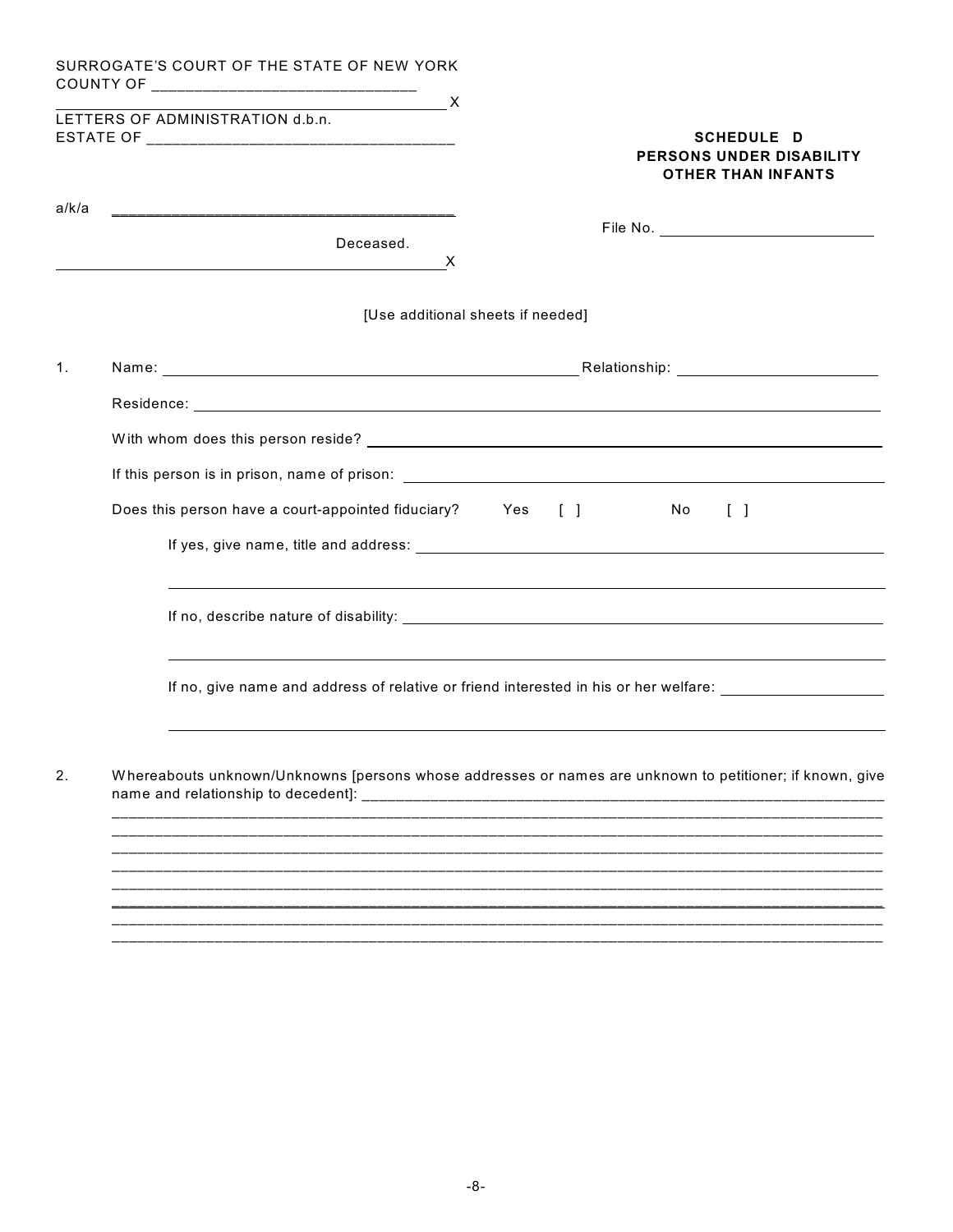## **COMBINED VERIFICATION, OATH & DESIGNATION**

[For use when petitioner is to be appointed administrator d.b.n.]

STATE OF  $\frac{\text{New York}}{\text{C}\cap \text{IINTY OF}}$ COUNTY OF  $\Box$  ss:

The undersigned, the petitioner named in the foregoing petition, being duly sworn, says:

1. VERIFICATION: I have read the foregoing petition subscribed by me and know the contents thereof, and the same is true of my own knowledge, except as to the matters therein stated to be alleged upon information and belief, and as to those matters I believe it to be true.

2. OATH OF ADMINISTRATOR d.b.n.: I am over eighteen (18) years of age and a citizen of the United States; I will well, faithfully and honestly discharge the duties of the administrator d.b.n.. I am not ineligible to receive letters.

3. DESIGNATION OF CLERK FOR SERVICE OF PROCESS: I do hereby designate the Clerk of the Surrogate's Court of County, and his or her successor in office, as a person on whom service of any process issuing from such Surrogate's Court may be made, in like manner and with like effect as if it were served personally upon me, whenever I cannot be found within the State of New York after due diligence used. New York<br>
New York<br>  $\overline{AB}$  and  $\overline{BC}$ <br>  $\overline{BC}$ <br>  $\overline{BC}$ <br>  $\overline{BC}$ <br>  $\overline{BC}$ <br>  $\overline{BC}$ <br>  $\overline{BC}$ <br>  $\overline{BC}$ <br>  $\overline{BC}$ <br>  $\overline{BC}$ <br>  $\overline{BC}$ <br>  $\overline{BC}$ <br>  $\overline{BC}$ <br>  $\overline{BC}$ <br>  $\overline{BC}$ <br>  $\overline{BC}$ <br>  $\overline{BC}$ <br>  $\overline{BC}$ <br>  $\overline{BC}$ 

|                                                            |                           |                                                                           | New York |            |
|------------------------------------------------------------|---------------------------|---------------------------------------------------------------------------|----------|------------|
|                                                            |                           | (City/Town/Village)                                                       | (State)  | (Zip Code) |
|                                                            |                           |                                                                           |          |            |
|                                                            | (Signature of Petitioner) |                                                                           |          |            |
|                                                            | (Print Name)              |                                                                           |          |            |
|                                                            |                           |                                                                           |          |            |
|                                                            |                           | instrument before me and duly acknowledged that he/she executed the same. |          |            |
| Notary Public                                              |                           |                                                                           |          |            |
| <b>Commission Expires:</b><br>(Affix Notary Stamp or Seal) |                           |                                                                           |          |            |
|                                                            |                           |                                                                           |          |            |
|                                                            |                           |                                                                           |          |            |
|                                                            |                           |                                                                           |          |            |
|                                                            |                           |                                                                           |          |            |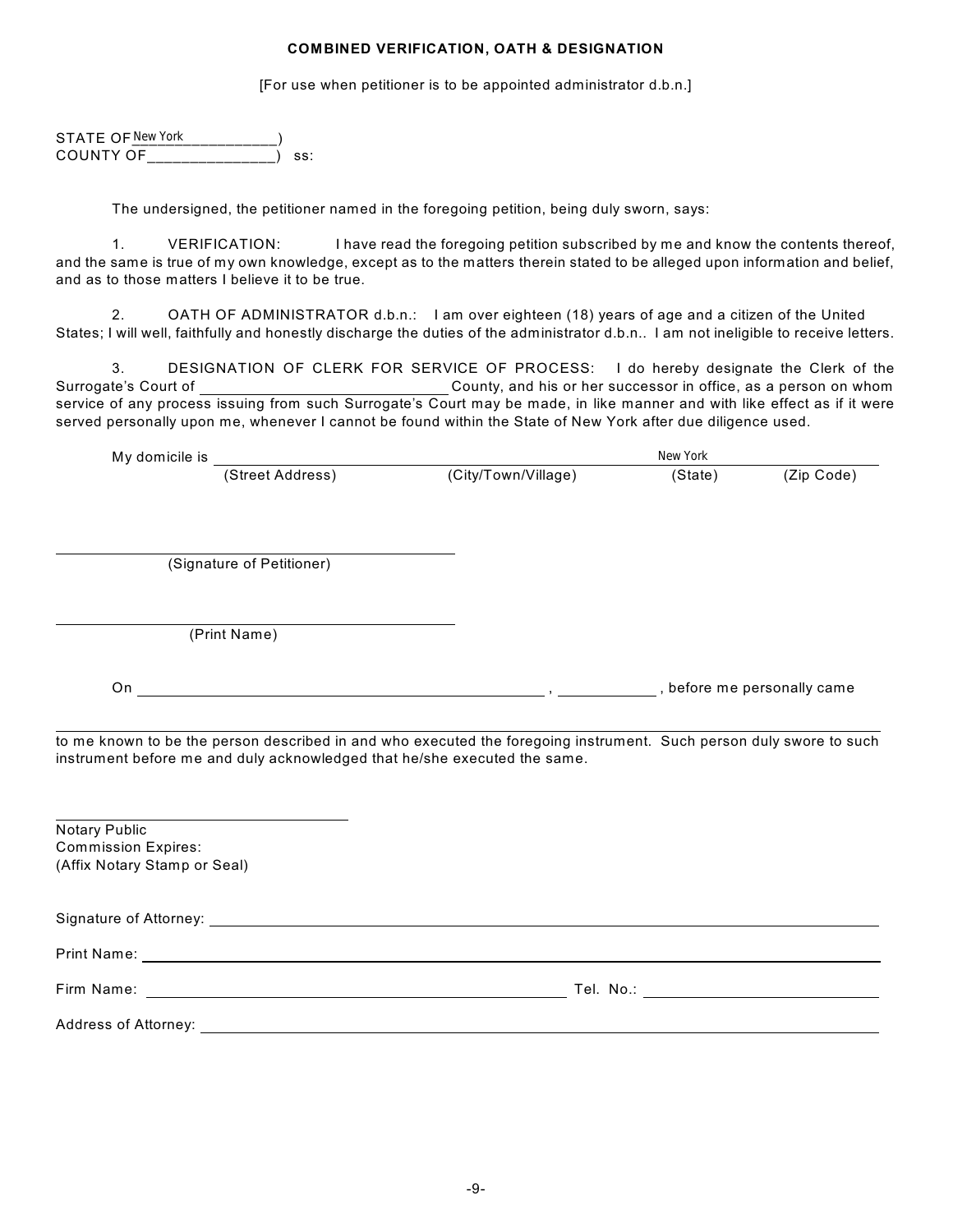## **COMBINED CORPORATE VERIFICATION, CONSENT AND DESIGNATION**

[For use when a petitioner to be appointed is a bank or trust company]

| STATE OF New York<br>COUNTY OF<br>ss:                                                                  |                                                                                                                                                                                                                                                                                                                                                                                                     |
|--------------------------------------------------------------------------------------------------------|-----------------------------------------------------------------------------------------------------------------------------------------------------------------------------------------------------------------------------------------------------------------------------------------------------------------------------------------------------------------------------------------------------|
|                                                                                                        |                                                                                                                                                                                                                                                                                                                                                                                                     |
| The undersigned, a                                                                                     | οf<br>(Title)                                                                                                                                                                                                                                                                                                                                                                                       |
|                                                                                                        |                                                                                                                                                                                                                                                                                                                                                                                                     |
|                                                                                                        | (Name of Bank or Trust Company)                                                                                                                                                                                                                                                                                                                                                                     |
|                                                                                                        | a corporation duly qualified to act in a fiduciary capacity without further security, being duly sworn, says:                                                                                                                                                                                                                                                                                       |
| 1 <sub>1</sub><br><b>VERIFICATION:</b><br>and belief, and as to those matters I believe it to be true. | I have read the foregoing petitioner subscribed by me and know the contents<br>thereof, and the same is true of my own knowledge, except as to the matters therein stated to be alleged upon information                                                                                                                                                                                            |
| 2.<br>CONSENT:<br>the foregoing petition and consent to act as such fiduciary.                         | I consent to accept the appointment as Administrator d.b.n. of the decedent described in                                                                                                                                                                                                                                                                                                            |
| 3.<br>Surrogate's Court of                                                                             | DESIGNATION OF CLERK FOR SERVICE OF PROCESS: I do hereby designate the Clerk of the<br>County, and his or her successor in office, as a person on whom<br>service of any process issuing from such Surrogate's Court may be made, in like manner and with like effect as if it were<br>served personally upon me, whenever I cannot be found within the State of New York after due diligence used. |
| (Name of Corporate Petitioner)                                                                         |                                                                                                                                                                                                                                                                                                                                                                                                     |
| (Signature of Officer)                                                                                 |                                                                                                                                                                                                                                                                                                                                                                                                     |
| (Print Name and Title of Officer)                                                                      |                                                                                                                                                                                                                                                                                                                                                                                                     |
|                                                                                                        |                                                                                                                                                                                                                                                                                                                                                                                                     |
|                                                                                                        | оf                                                                                                                                                                                                                                                                                                                                                                                                  |
|                                                                                                        | the corporation/national banking association described in and which executed such<br>instrument, and the he/she signed his/her name thereto by order of the Board of Directors of the corporation.                                                                                                                                                                                                  |
| <b>Notary Public</b><br><b>Commission Expires:</b><br>(Affix Notary Stamp or Seal)                     |                                                                                                                                                                                                                                                                                                                                                                                                     |
|                                                                                                        |                                                                                                                                                                                                                                                                                                                                                                                                     |
|                                                                                                        |                                                                                                                                                                                                                                                                                                                                                                                                     |
|                                                                                                        |                                                                                                                                                                                                                                                                                                                                                                                                     |
|                                                                                                        |                                                                                                                                                                                                                                                                                                                                                                                                     |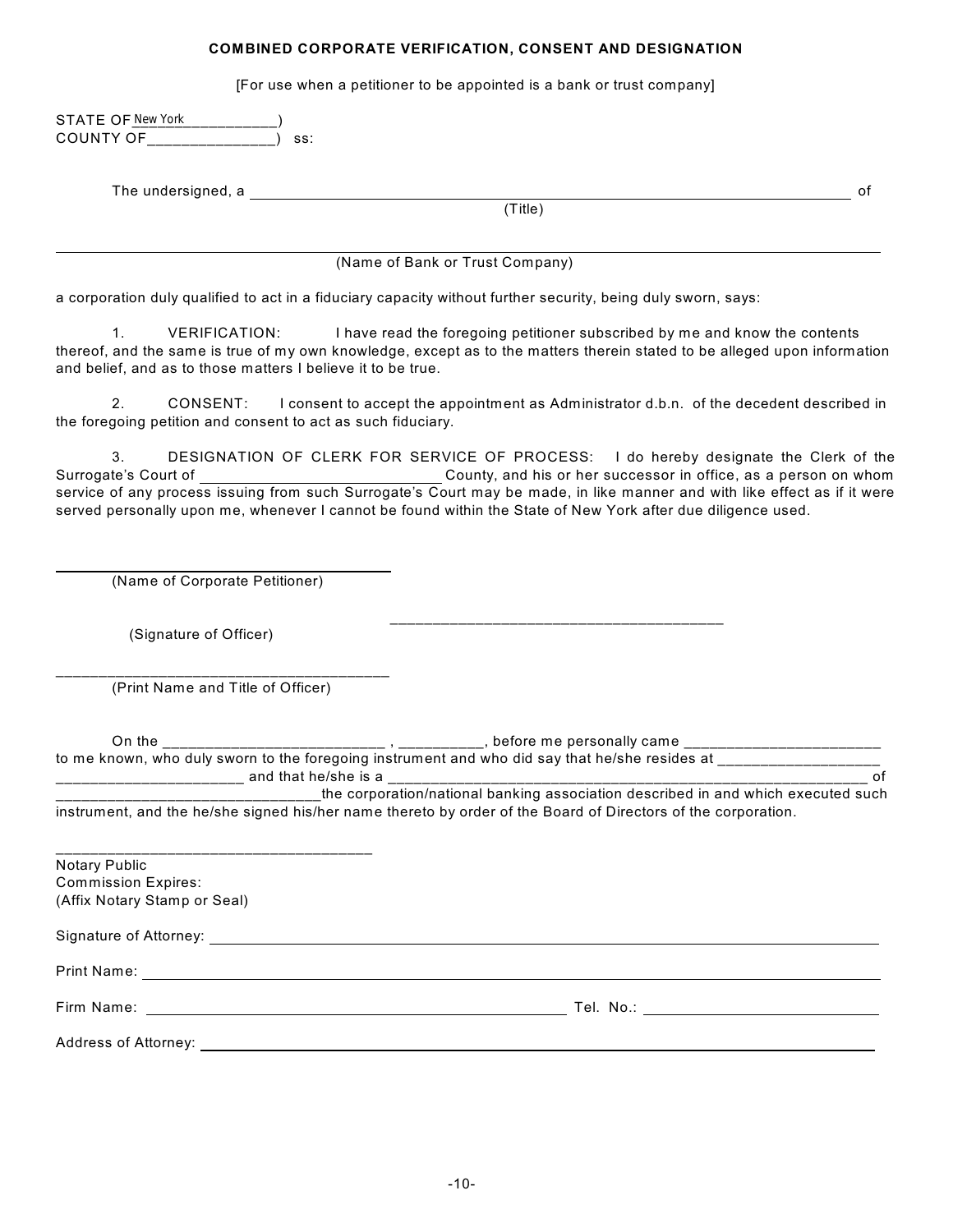| LETTERS OF ADMINISTRATION d.b.n. CITATION         |                                                                                                                                                                                                                                      |
|---------------------------------------------------|--------------------------------------------------------------------------------------------------------------------------------------------------------------------------------------------------------------------------------------|
| SURROGATE'S COURT - CITATION                      | $\Box$ COUNTY                                                                                                                                                                                                                        |
|                                                   |                                                                                                                                                                                                                                      |
|                                                   | THE PEOPLE OF THE STATE OF NEW YORK,<br>By the Grace of God Free and Independent                                                                                                                                                     |
|                                                   |                                                                                                                                                                                                                                      |
|                                                   |                                                                                                                                                                                                                                      |
|                                                   |                                                                                                                                                                                                                                      |
|                                                   |                                                                                                                                                                                                                                      |
|                                                   | domiciled at <u>example and a series of the series of the series of the series of the series of the series of the series of the series of the series of the series of the series of the series of the series of the series of th</u> |
|                                                   |                                                                                                                                                                                                                                      |
|                                                   |                                                                                                                                                                                                                                      |
|                                                   | at _________________________o'clock in the ________________________noon of that day, why a decree should not be made in the estate                                                                                                   |
|                                                   |                                                                                                                                                                                                                                      |
|                                                   |                                                                                                                                                                                                                                      |
| granting administration d.b.n. and directing that |                                                                                                                                                                                                                                      |
| $\begin{bmatrix} 1 \end{bmatrix}$                 |                                                                                                                                                                                                                                      |
| $\lceil$ $\rceil$                                 |                                                                                                                                                                                                                                      |
| $\Box$                                            |                                                                                                                                                                                                                                      |
|                                                   | (State any further relief requested)                                                                                                                                                                                                 |
|                                                   |                                                                                                                                                                                                                                      |
|                                                   |                                                                                                                                                                                                                                      |
|                                                   |                                                                                                                                                                                                                                      |
| Dated, Attested and Sealed,                       | Surrogate                                                                                                                                                                                                                            |
|                                                   |                                                                                                                                                                                                                                      |
| (Seal)                                            | <b>Chief Clerk</b>                                                                                                                                                                                                                   |
| <b>Attorney For Petitioner</b>                    | <b>Telephone Number</b>                                                                                                                                                                                                              |
|                                                   |                                                                                                                                                                                                                                      |
| Address of Attorney                               |                                                                                                                                                                                                                                      |

[Note: This citation is served upon you as required by law. You are not required to appear. If you fail to appear it will be assumed you do not object to the relief requested. You have a right to have an attorney appear for you.]

ADM/DBN-2 (7/98)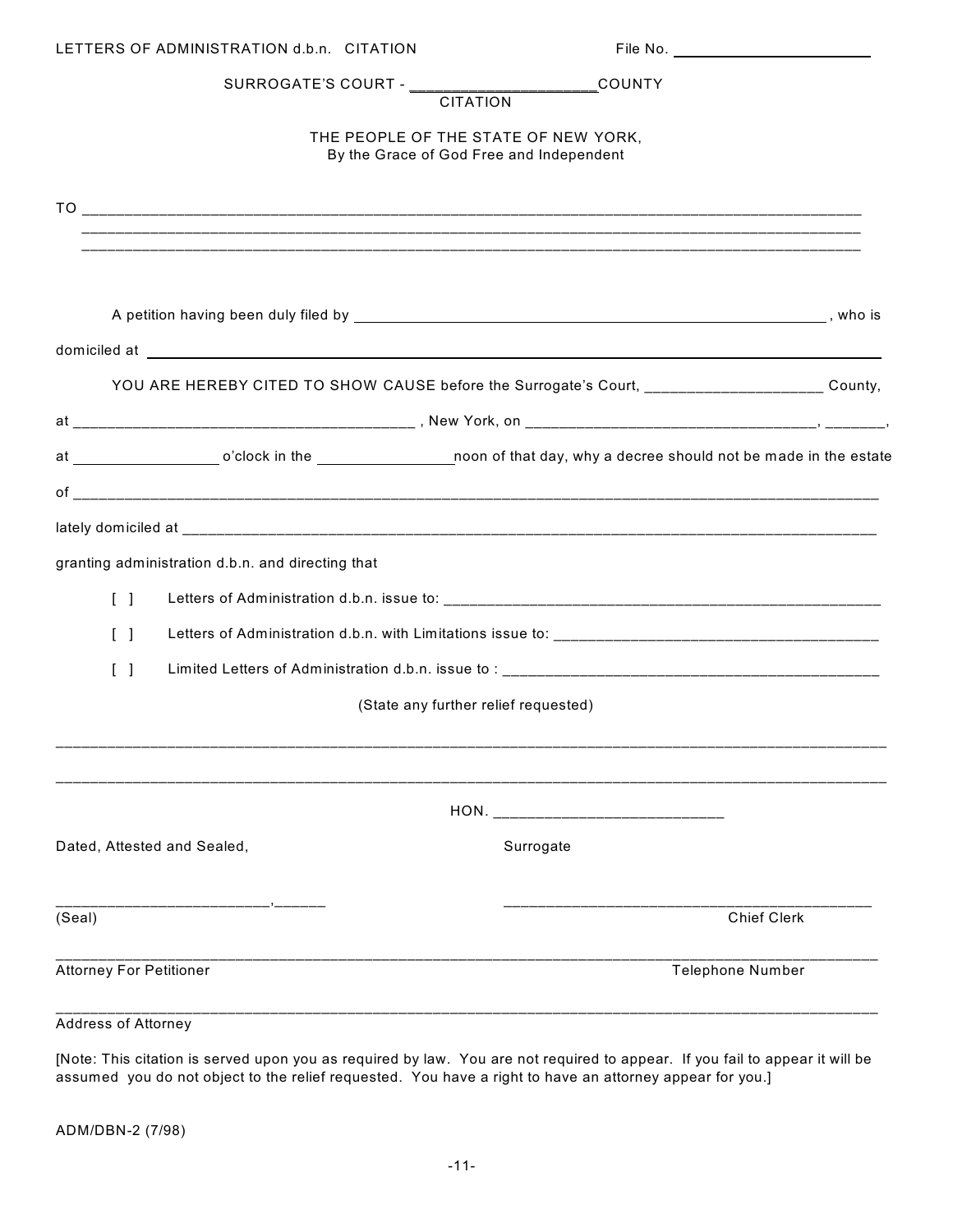|       |                                   | SURROGATE'S COURT OF THE STATE OF NEW YORK<br>COUNTY OF________________________________                                                                                                                                                                                                                                                                                                  |                                                                                                            |              |  |
|-------|-----------------------------------|------------------------------------------------------------------------------------------------------------------------------------------------------------------------------------------------------------------------------------------------------------------------------------------------------------------------------------------------------------------------------------------|------------------------------------------------------------------------------------------------------------|--------------|--|
|       |                                   | $\overline{\phantom{a}}$ x<br>LETTERS OF ADMINISTRATION d.b.n.                                                                                                                                                                                                                                                                                                                           | WAIVER OF CITATION,<br>RENUNCIATION AND CONSENT<br>TO APPOINTMENT OF ADMINISTRATION d.b.n.<br>(INDIVIDUAL) |              |  |
| a/k/a |                                   |                                                                                                                                                                                                                                                                                                                                                                                          |                                                                                                            |              |  |
|       |                                   | Deceased.                                                                                                                                                                                                                                                                                                                                                                                |                                                                                                            |              |  |
|       |                                   |                                                                                                                                                                                                                                                                                                                                                                                          |                                                                                                            |              |  |
| that  |                                   | The undersigned, a distributee or creditor of the above-named decedent, and being of full age and sound mind, hereby<br>voluntarily appears in the Surrogate's Court of ___________ <b>____</b> County, New York, and waives the issuance and service<br>of citation in this matter, renounces all rights to Letters of Administration d.b.n. of the above captioned estate and consents |                                                                                                            |              |  |
|       | $\begin{bmatrix} 1 \end{bmatrix}$ | Letters of Administration d.b.n.                                                                                                                                                                                                                                                                                                                                                         |                                                                                                            |              |  |
|       | $\lceil \; \rceil$                | Letters of Administration d.b.n. with Limitations                                                                                                                                                                                                                                                                                                                                        |                                                                                                            |              |  |
|       | $\begin{bmatrix} 1 \end{bmatrix}$ | Limited Letters of Administration d.b.n.                                                                                                                                                                                                                                                                                                                                                 |                                                                                                            |              |  |
|       |                                   |                                                                                                                                                                                                                                                                                                                                                                                          |                                                                                                            |              |  |
|       |                                   | or any other person or persons entitled thereto without any notice whatsoever to the undersigned, and consents                                                                                                                                                                                                                                                                           |                                                                                                            |              |  |
|       | $\begin{bmatrix} 1 \end{bmatrix}$ | that a bond be dispensed with and hereby specifically releases any claim the undersigned might have<br>under any bond that may be filed.                                                                                                                                                                                                                                                 |                                                                                                            |              |  |
|       | $\begin{bmatrix} 1 \end{bmatrix}$ |                                                                                                                                                                                                                                                                                                                                                                                          |                                                                                                            |              |  |
| Date  |                                   | Signature                                                                                                                                                                                                                                                                                                                                                                                | <b>Street Address</b>                                                                                      | Relationship |  |
|       |                                   | <b>Print Name</b>                                                                                                                                                                                                                                                                                                                                                                        | Town/State/Zip                                                                                             |              |  |
|       |                                   | <b>STATE OF NEW YORK</b><br>$\square$ ss.:<br>COUNTY OF _____________________                                                                                                                                                                                                                                                                                                            |                                                                                                            |              |  |
|       |                                   |                                                                                                                                                                                                                                                                                                                                                                                          |                                                                                                            |              |  |
|       |                                   | to me known and known to be the person described in and who executed the foregoing instrument. Such person duly swore<br>to such instrument before me and duly acknowledged that he/she executed the same.                                                                                                                                                                               |                                                                                                            |              |  |
|       | Notary Public                     | <b>Commission Expires:</b><br>(Affix Notary Stamp or Seal)                                                                                                                                                                                                                                                                                                                               |                                                                                                            |              |  |
|       |                                   |                                                                                                                                                                                                                                                                                                                                                                                          |                                                                                                            |              |  |
|       |                                   |                                                                                                                                                                                                                                                                                                                                                                                          |                                                                                                            |              |  |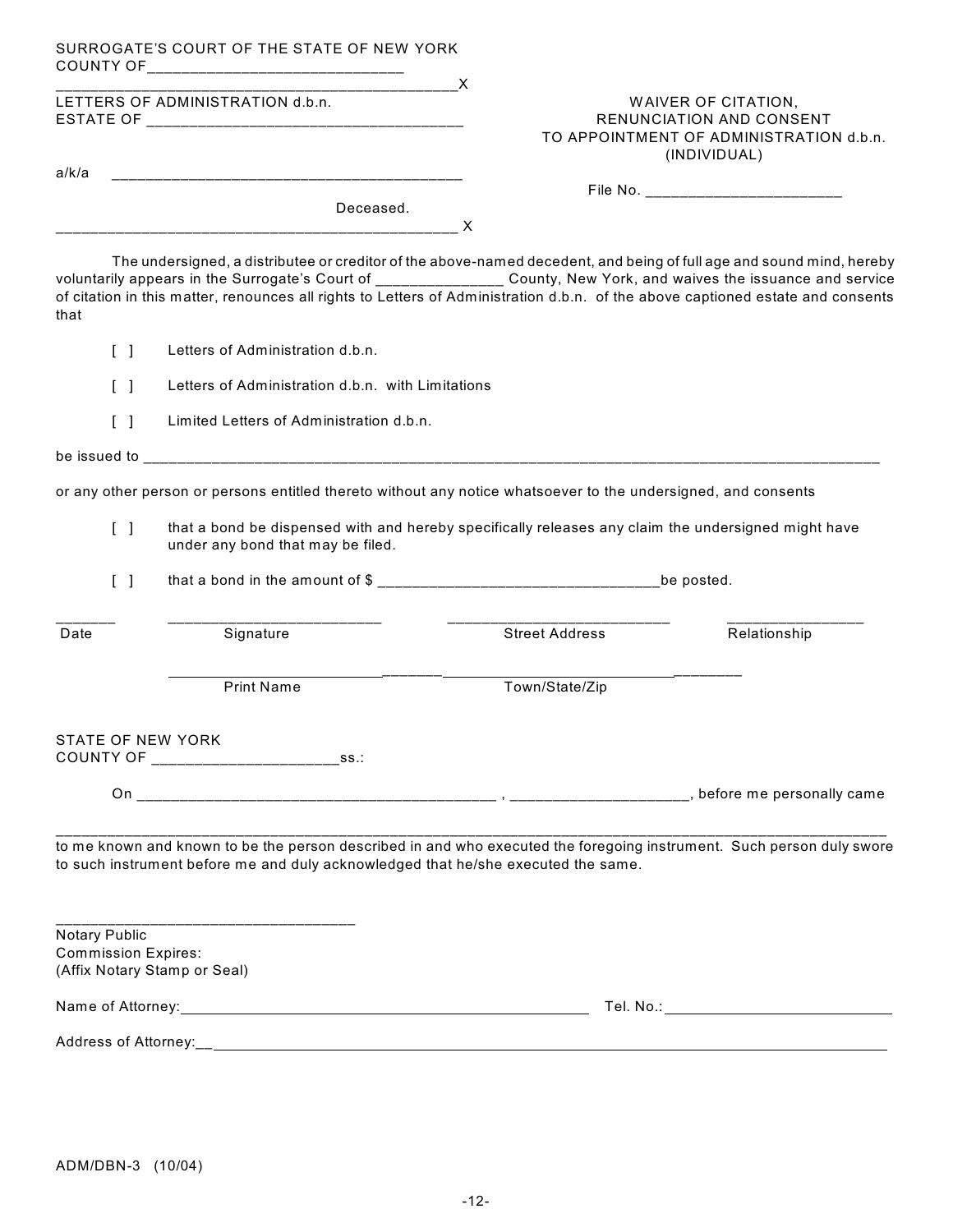|                                                                             |                                                   | SURROGATE'S COURT OF THE STATE OF NEW YORK<br>$\overline{\phantom{a}}$ $\overline{\phantom{a}}$ $\overline{\phantom{a}}$ $\overline{\phantom{a}}$ $\overline{\phantom{a}}$ $\overline{\phantom{a}}$ $\overline{\phantom{a}}$ $\overline{\phantom{a}}$ $\overline{\phantom{a}}$ $\overline{\phantom{a}}$ $\overline{\phantom{a}}$ $\overline{\phantom{a}}$ $\overline{\phantom{a}}$ $\overline{\phantom{a}}$ $\overline{\phantom{a}}$ $\overline{\phantom{a}}$ $\overline{\phantom{a}}$ $\overline{\phantom{a}}$ $\overline{\$ |  |                                                                           |         |  |
|-----------------------------------------------------------------------------|---------------------------------------------------|-------------------------------------------------------------------------------------------------------------------------------------------------------------------------------------------------------------------------------------------------------------------------------------------------------------------------------------------------------------------------------------------------------------------------------------------------------------------------------------------------------------------------------|--|---------------------------------------------------------------------------|---------|--|
|                                                                             |                                                   | LETTERS OF ADMINISTRATION d.b.n.                                                                                                                                                                                                                                                                                                                                                                                                                                                                                              |  | <b>CONSENT TO APPOINTMENT OF</b><br>ADMINISTRATOR d.b.n.<br>(CORPORATION) |         |  |
| a/k/a                                                                       |                                                   | <u> 1980 - Jan James, Amerikaansk politiker (d. 1980)</u>                                                                                                                                                                                                                                                                                                                                                                                                                                                                     |  |                                                                           |         |  |
|                                                                             |                                                   | Deceased.                                                                                                                                                                                                                                                                                                                                                                                                                                                                                                                     |  |                                                                           |         |  |
| New York, and consents that                                                 |                                                   | The undersigned corporation voluntarily appears in the Surrogate's Court of _______________________                                                                                                                                                                                                                                                                                                                                                                                                                           |  |                                                                           | County, |  |
| $\begin{bmatrix} 1 \end{bmatrix}$                                           |                                                   | Letters of Administration d.b.n.                                                                                                                                                                                                                                                                                                                                                                                                                                                                                              |  |                                                                           |         |  |
| $\begin{bmatrix} 1 \end{bmatrix}$                                           | Letters of Administration d.b.n. with Limitations |                                                                                                                                                                                                                                                                                                                                                                                                                                                                                                                               |  |                                                                           |         |  |
| $\begin{bmatrix} 1 \end{bmatrix}$                                           |                                                   | Limited Letters of Administration d.b.n.                                                                                                                                                                                                                                                                                                                                                                                                                                                                                      |  |                                                                           |         |  |
|                                                                             |                                                   |                                                                                                                                                                                                                                                                                                                                                                                                                                                                                                                               |  |                                                                           |         |  |
|                                                                             |                                                   | or any other person or persons entitled thereto without any notice whatsoever to the undersigned, and consents                                                                                                                                                                                                                                                                                                                                                                                                                |  |                                                                           |         |  |
| $\begin{bmatrix} 1 \end{bmatrix}$                                           |                                                   | that a bond be dispensed with and hereby specifically releases any claim the undersigned might have<br>under any bond that may be filed.                                                                                                                                                                                                                                                                                                                                                                                      |  |                                                                           |         |  |
| $\begin{bmatrix} 1 \end{bmatrix}$                                           |                                                   | that a bond in the amount of $\frac{1}{2}$ _______________________________ be posted.                                                                                                                                                                                                                                                                                                                                                                                                                                         |  |                                                                           |         |  |
| Date                                                                        |                                                   | Name of Corporation                                                                                                                                                                                                                                                                                                                                                                                                                                                                                                           |  |                                                                           |         |  |
|                                                                             | By:                                               | (Signature of Officer)                                                                                                                                                                                                                                                                                                                                                                                                                                                                                                        |  |                                                                           |         |  |
|                                                                             |                                                   | (Type Name and Title)                                                                                                                                                                                                                                                                                                                                                                                                                                                                                                         |  |                                                                           |         |  |
| <b>STATE OF NEW YORK</b><br>COUNTY OF _________________                     |                                                   | $\Box$ ss.:                                                                                                                                                                                                                                                                                                                                                                                                                                                                                                                   |  |                                                                           |         |  |
|                                                                             |                                                   |                                                                                                                                                                                                                                                                                                                                                                                                                                                                                                                               |  |                                                                           |         |  |
|                                                                             |                                                   |                                                                                                                                                                                                                                                                                                                                                                                                                                                                                                                               |  |                                                                           |         |  |
|                                                                             |                                                   | the corporation described in and which executed the foregoing consent; and that (s)he signed the same thereto by order of<br>the board of directors of the above corporation.                                                                                                                                                                                                                                                                                                                                                 |  |                                                                           |         |  |
| Notary Public<br><b>Commission Expires:</b><br>(Affix Notary Stamp or Seal) |                                                   |                                                                                                                                                                                                                                                                                                                                                                                                                                                                                                                               |  |                                                                           |         |  |
|                                                                             |                                                   |                                                                                                                                                                                                                                                                                                                                                                                                                                                                                                                               |  |                                                                           |         |  |
|                                                                             |                                                   |                                                                                                                                                                                                                                                                                                                                                                                                                                                                                                                               |  |                                                                           |         |  |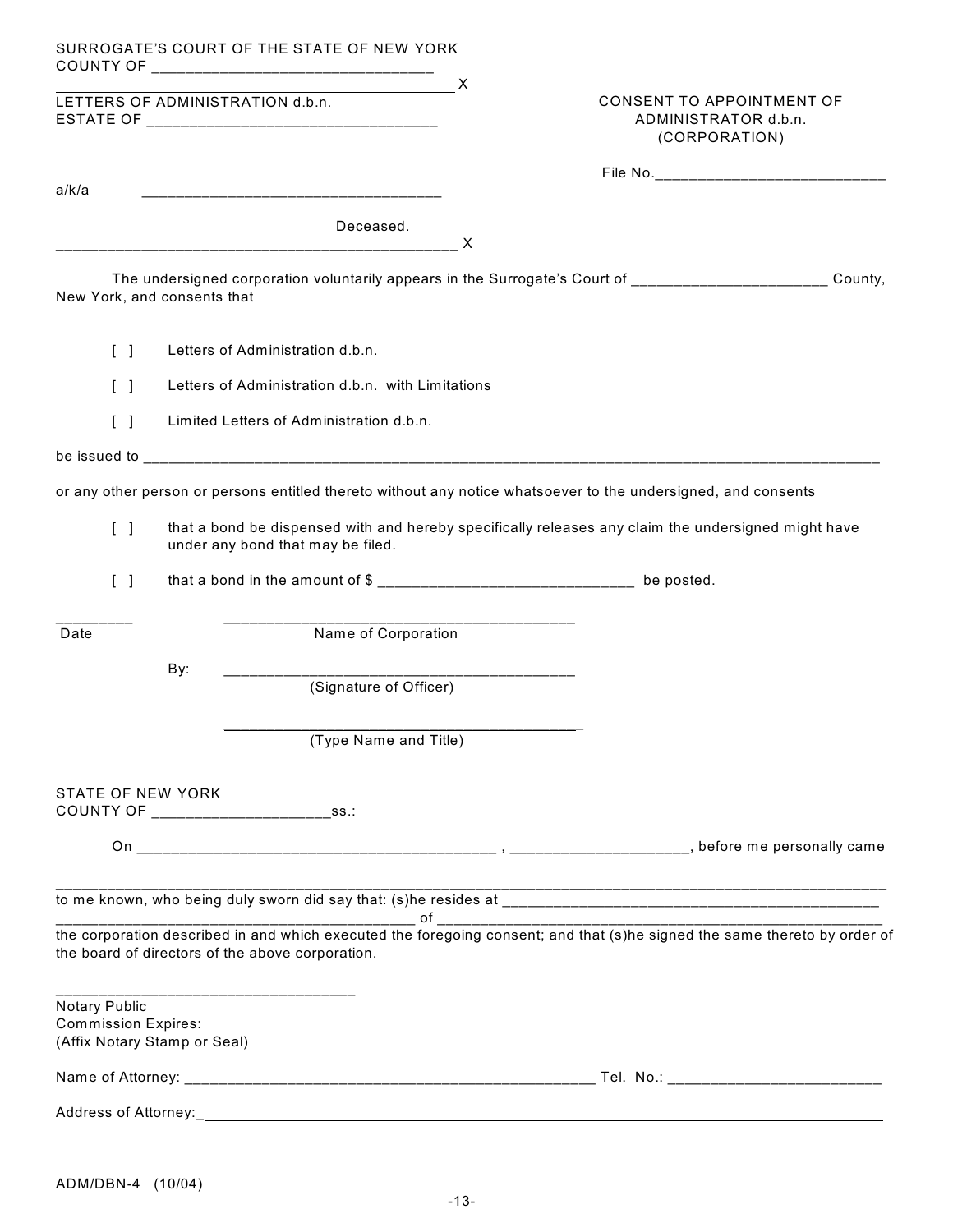|                              | SURROGATE'S COURT OF THE STATE OF NEW YORK                                    |                                                                                                                                                                                                           |
|------------------------------|-------------------------------------------------------------------------------|-----------------------------------------------------------------------------------------------------------------------------------------------------------------------------------------------------------|
|                              | $\overline{\phantom{a}}$ x<br>LETTERS OF ADMINISTRATION d.b.n.                | NOTICE OF APPLICATION FOR<br>LETTERS OF ADMINISTRATION d.b.n.<br>(SCPA 1005)                                                                                                                              |
|                              |                                                                               |                                                                                                                                                                                                           |
|                              | Deceased.                                                                     |                                                                                                                                                                                                           |
| Notice is Hereby Given That: |                                                                               |                                                                                                                                                                                                           |
| 1.                           |                                                                               | An application for Letters of Administration d.b.n. upon the estate of the above-named decedent, has been                                                                                                 |
|                              |                                                                               |                                                                                                                                                                                                           |
| 2 <sub>1</sub><br>caption.   |                                                                               | Each and every name of the intestate decedent known to the undersigned is as indicated in the above                                                                                                       |
| 3.                           |                                                                               | Petitioner prays that a decree be made directing the issuance of Letters of Administration d.b.n. to                                                                                                      |
| 4.<br>(a).                   | forth in the petition and known to the undersigned, are as follows:           | The name and post office address of each and every distributee of the above-named decedent, as set<br>Distributees who have been duly cited, or have waived citation or have appeared in this proceeding: |
|                              | Name of Distributee                                                           | Domicile and Post Office Address<br><u> 1999 - Jan James James Jan James James James James James James James James James James James James James Jam</u>                                                  |
| $(b)$ .                      | <b>Other Distributees:</b><br>Name of Distributee                             | Domicile and Post Office Address                                                                                                                                                                          |
| 5.<br>6.                     | The undersigned does not know of any other distributees of the said decedent. | [IF MORE SPACE IS NEEDED ADD RIDER]                                                                                                                                                                       |
| Dated                        |                                                                               | Signature of Petitioner or Attorney                                                                                                                                                                       |
|                              |                                                                               | <b>Print Name</b>                                                                                                                                                                                         |
|                              |                                                                               | Address                                                                                                                                                                                                   |
|                              |                                                                               | Tel. No.:__________________________                                                                                                                                                                       |
|                              |                                                                               |                                                                                                                                                                                                           |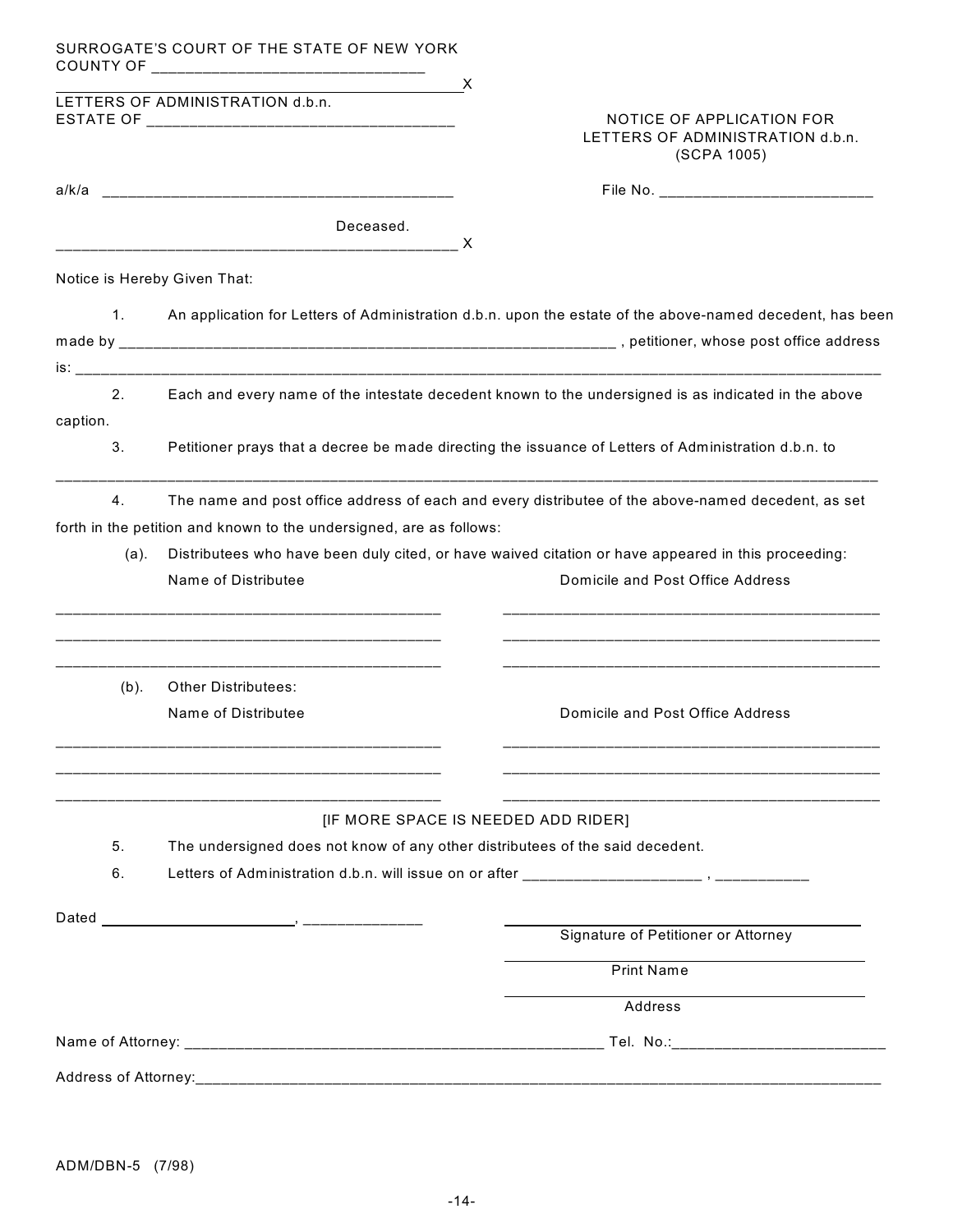| SURROGATE'S COURT OF THE STATE OF NEW YORK                                                                                                                    | AFFIDAVIT OF MAILING<br>NOTICE OF APPLICATION FOR<br>LETTERS OF ADMINISTRATION d.b.n.                                       |
|---------------------------------------------------------------------------------------------------------------------------------------------------------------|-----------------------------------------------------------------------------------------------------------------------------|
| $\overline{\phantom{a}}$ x<br>LETTERS OF ADMINISTRATION d.b.n.                                                                                                | (SCPA 1005)                                                                                                                 |
|                                                                                                                                                               |                                                                                                                             |
|                                                                                                                                                               |                                                                                                                             |
| Deceased.                                                                                                                                                     |                                                                                                                             |
| <b>STATE OF NEW YORK</b><br>$\blacksquare$ ss.:                                                                                                               |                                                                                                                             |
|                                                                                                                                                               |                                                                                                                             |
| closed postpaid wrapper, directed to each of the persons named in paragraph 4 (b), respectively, as follows:                                                  | deponent mailed a copy of the foregoing Notice of Application for Letters of Administration d.b.n., contained in a securely |
|                                                                                                                                                               |                                                                                                                             |
|                                                                                                                                                               |                                                                                                                             |
|                                                                                                                                                               |                                                                                                                             |
|                                                                                                                                                               |                                                                                                                             |
|                                                                                                                                                               |                                                                                                                             |
|                                                                                                                                                               |                                                                                                                             |
|                                                                                                                                                               |                                                                                                                             |
|                                                                                                                                                               |                                                                                                                             |
| by depositing the document in a letters box or other official depository under the exclusive care and custody of the United<br>States Post Office located at: |                                                                                                                             |
|                                                                                                                                                               |                                                                                                                             |

\_\_\_\_\_\_\_\_\_\_\_\_\_\_\_\_\_\_\_\_\_\_\_\_\_\_\_\_\_\_\_\_ Signature

Sworn to before me this \_\_\_\_\_

day of \_\_\_\_\_\_\_\_\_\_\_\_,\_\_\_\_\_\_\_\_\_\_\_\_\_

 $\overline{\phantom{a}}$  ,  $\overline{\phantom{a}}$  ,  $\overline{\phantom{a}}$  ,  $\overline{\phantom{a}}$  ,  $\overline{\phantom{a}}$  ,  $\overline{\phantom{a}}$  ,  $\overline{\phantom{a}}$  ,  $\overline{\phantom{a}}$  ,  $\overline{\phantom{a}}$  ,  $\overline{\phantom{a}}$  ,  $\overline{\phantom{a}}$  ,  $\overline{\phantom{a}}$  ,  $\overline{\phantom{a}}$  ,  $\overline{\phantom{a}}$  ,  $\overline{\phantom{a}}$  ,  $\overline{\phantom{a}}$ Notary Public Commission Expires: (Affix Notary Stamp or Seal)

ADM/DBN-6 (7/98)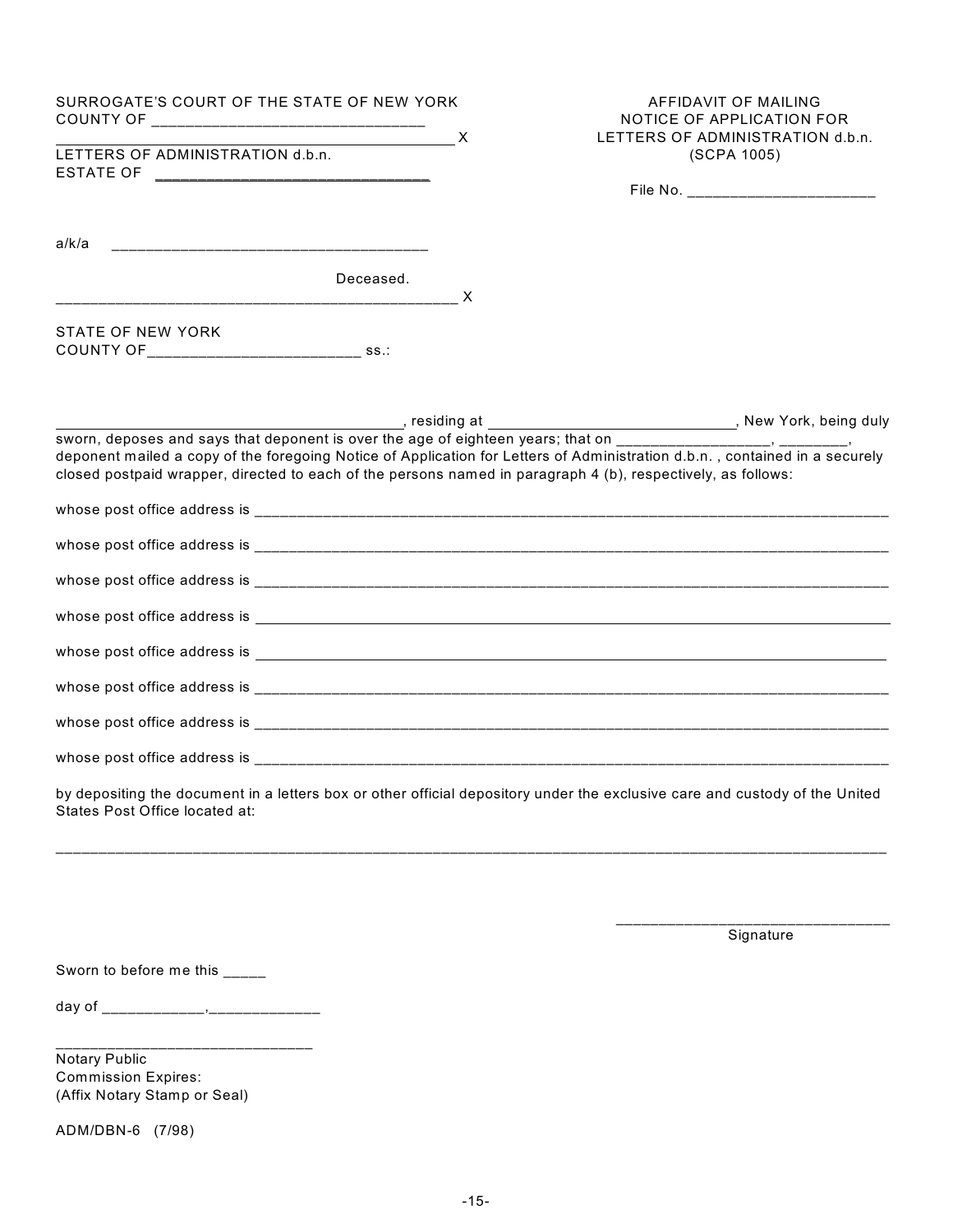| SURROGATE'S COURT OF THE STATE OF NEW YORK                                                                           | $\blacksquare$                                                    |                                                                                                       |
|----------------------------------------------------------------------------------------------------------------------|-------------------------------------------------------------------|-------------------------------------------------------------------------------------------------------|
| LETTERS OF ADMINISTRATION d.b.n.                                                                                     | $\overline{\phantom{a}}$ x                                        | NOTICE TO THE CONSUL<br>GENERAL                                                                       |
|                                                                                                                      |                                                                   | File No. _______________________                                                                      |
| a/k/a                                                                                                                |                                                                   |                                                                                                       |
| Deceased.                                                                                                            |                                                                   |                                                                                                       |
| TO THE CONSUL GENERAL OF _______________________<br>AT THE CITY OF NEW YORK                                          |                                                                   |                                                                                                       |
| $\blacksquare$ , on                                                                                                  |                                                                   | PLEASE TAKE NOTICE that a petition (will be) (has been) presented to the Surrogate's Court, County of |
| above-named decedent, and it appears from the petition that:                                                         |                                                                   |                                                                                                       |
| а.                                                                                                                   |                                                                   | or                                                                                                    |
| b.                                                                                                                   | the following distributees are nonresidents of the United States: |                                                                                                       |
| Names                                                                                                                | Addresses                                                         | Citizenship                                                                                           |
|                                                                                                                      |                                                                   | <u> 2002 - Johann John Stor, Amerikaansk politiker (</u>                                              |
|                                                                                                                      |                                                                   |                                                                                                       |
|                                                                                                                      |                                                                   |                                                                                                       |
|                                                                                                                      |                                                                   | <b>Attorney for Petitioner</b>                                                                        |
|                                                                                                                      |                                                                   | Address                                                                                               |
|                                                                                                                      |                                                                   | <b>Telephone Number</b>                                                                               |
| STATE OF NEW YORK<br>COUNTY OF ____________________                                                                  | $\square$ ss.:                                                    |                                                                                                       |
|                                                                                                                      |                                                                   |                                                                                                       |
|                                                                                                                      |                                                                   |                                                                                                       |
|                                                                                                                      |                                                                   |                                                                                                       |
| NOTICE on the Counsel General of __________<br>New York City, by mailing same to the office of the aforesaid Consul. |                                                                   |                                                                                                       |
|                                                                                                                      |                                                                   |                                                                                                       |
| Sworn to before me this ______                                                                                       |                                                                   |                                                                                                       |
|                                                                                                                      |                                                                   |                                                                                                       |
| __________________________<br>Notary Public                                                                          |                                                                   |                                                                                                       |
| <b>Commission Expires:</b><br>(Affix Notary Stamp or Seal)                                                           |                                                                   |                                                                                                       |